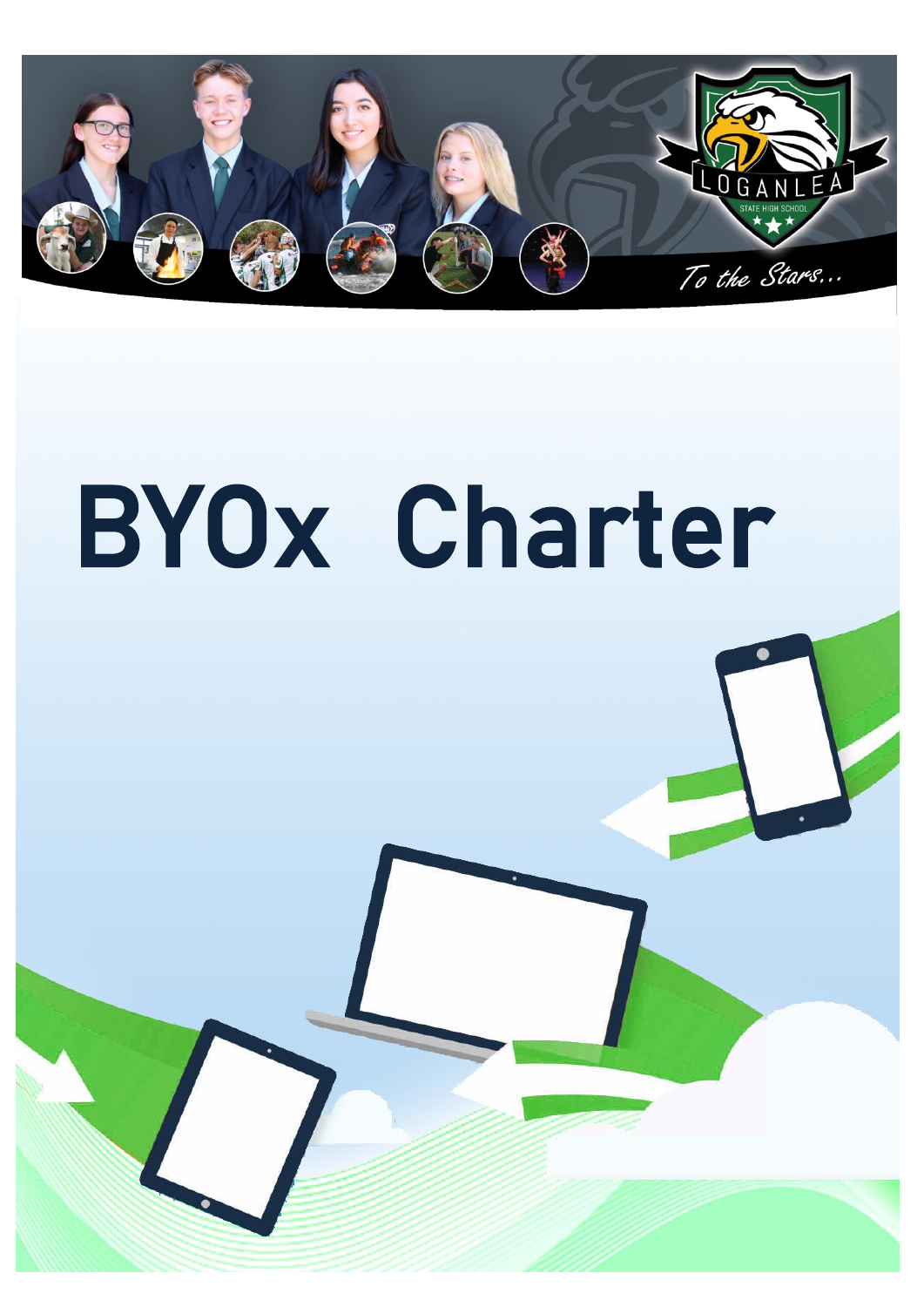

## Contents

| The following are examples of irresponsible use of devices by students: 16 |  |
|----------------------------------------------------------------------------|--|
|                                                                            |  |
|                                                                            |  |
|                                                                            |  |
|                                                                            |  |
|                                                                            |  |
|                                                                            |  |
|                                                                            |  |
|                                                                            |  |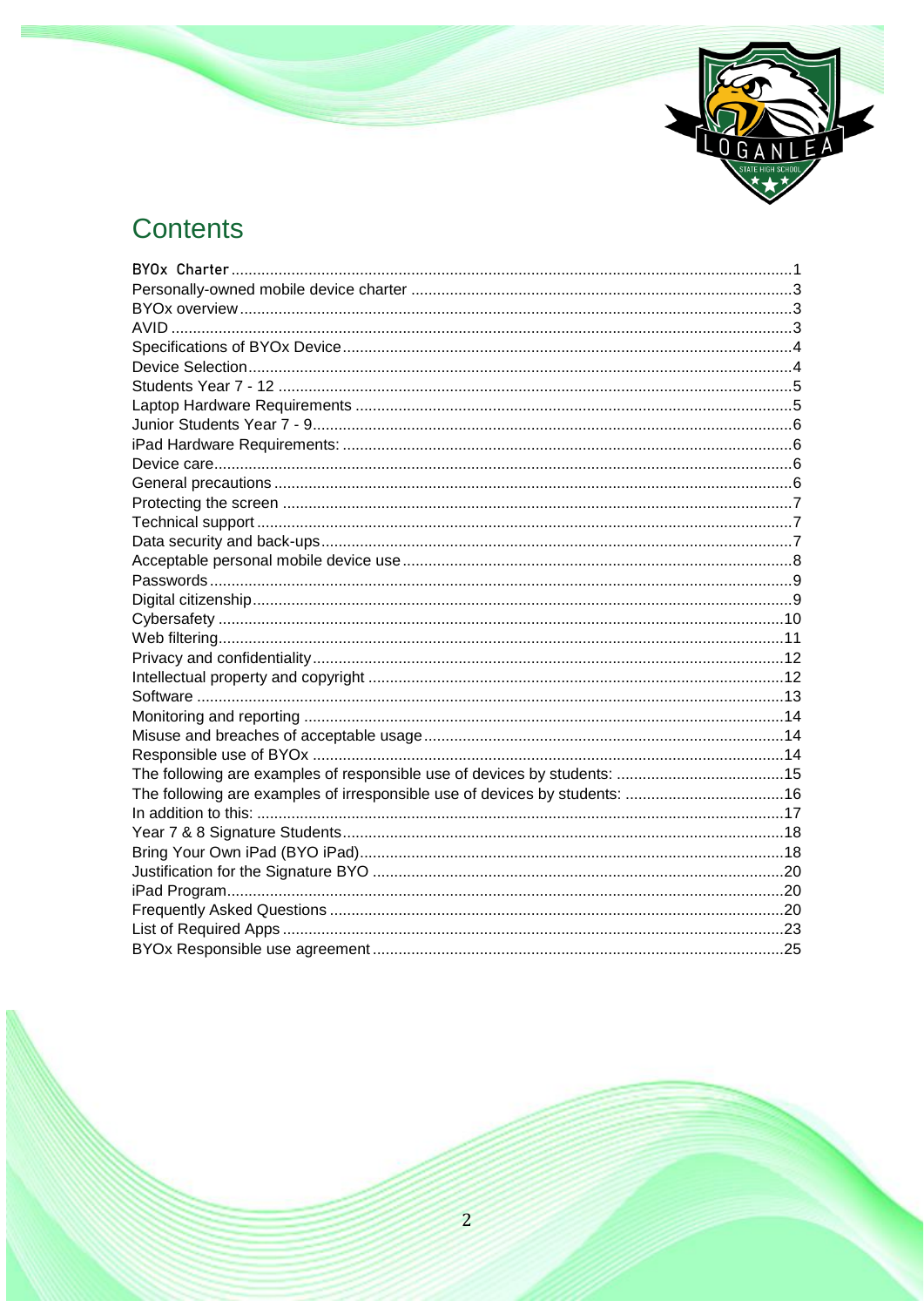## <span id="page-2-0"></span>Personally-owned mobile device charter



#### <span id="page-2-1"></span>BYOx overview

Bring Your Own 'x' (BYOx) is a new pathway supporting the delivery of 21st century learning. It is a term used to describe a digital device ownership model where students or staff use their personally-owned mobile devices to access the department's information and communication (ICT) network.

These mobile devices include both laptops and tablet devices. Access to the department's ICT network is provided only if the mobile device meets the department's security requirements which, at a minimum, requires that anti-virus software has been installed, is running and is kept updated on the device [Advice for State Schools on](http://ppr.det.qld.gov.au/corp/ict/management/Procedure%20Attachments/Information%20Communication%20and%20Technology/advice.DOCX)  [Acceptable use of ICT Facilities and Devices](http://ppr.det.qld.gov.au/corp/ict/management/Procedure%20Attachments/Information%20Communication%20and%20Technology/advice.DOCX) (see separate document for minimum device specifications).

Students and staff are responsible for the security, integrity, insurance and maintenance of their personal mobile devices and their private network accounts.

The BYOx acronym used by the department refers to the teaching and learning environment in Queensland state schools where personally-owned mobile devices are used. The 'x' in BYOx represents more than a personally-owned mobile device; it also includes software, applications, connectivity or carriage service.

The department has carried out extensive BYOx research within Queensland state schools. The research built on and acknowledged the distance travelled in implementing 1-to-1 computer to student ratio classes across the state, and other major technology rollouts.

## <span id="page-2-2"></span>AVID

At Loganlea SHS, our pedagogy is founded on the **A**chievement **V**ia **I**ndividual **D**etermination model, where we explicitly teach the fundamentals of **W**riting **I**nquiry **C**ollaboration **O**rganisation and **R**eading skills. Fluency in use of information and communication technologies (ICTs) is key to WICOR and deepens our pedagogy and learning experiences. As a learning community, we recognise and embrace the importance and capacity of technology to transform teaching and learning in our school. At Loganlea State High School we incorporate technology to enhance our thought; develop technological efficacy; strengthen our organisation and collaboration skills; differentiate for students who need support or challenge; engage our students and support our ability to inquire.

Technology innovates the processes and procedures we have in place for WICOR. BYOx values learning and teaching time, promotes flexible and fluid learning experiences and develops fluency in device use. BYOx facilitates immediate and personalised access to content and provides a medium for individualised processing of information as well as collaboration. Technology maintains cohesion in learning across multiple environments such as school, home and off-campus learning. We will encourage the use of technology as a medium to deepen our pedagogy and learning experiences for every student.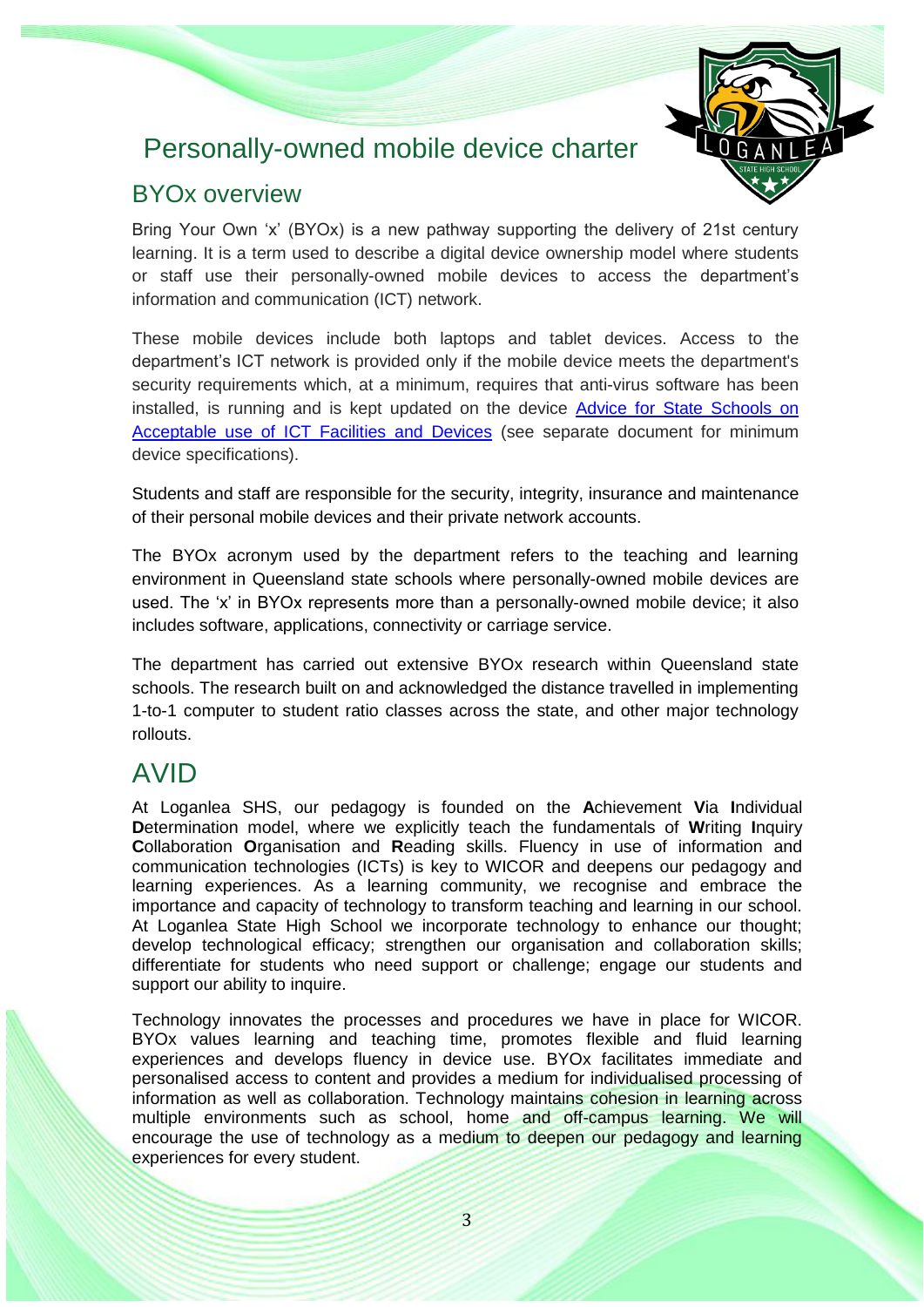

## <span id="page-3-0"></span>Specifications of BYOx Device

Loganlea SHS recommends that all devices used by students meet the minimum specifications below to enable suitability for curriculum-based activities. The minimum specifications provided reflect the requirements for connection to the BYOx Gateway.

## <span id="page-3-1"></span>Device Selection

There is a huge selection when shopping for computers. Consideration should be given to the following list. The school provides a purchase option through The School Locker. Suitable devices which adhere to the school's specifications are given on the Loganlea State High School Portal, however other options are available for devices.

- **Screen size:** As this is a tool used in the classroom, it is impractical to have a screen that is too small. Be aware that touchscreen devices all offer an on screen keyboard but this can potentially stifle the learning process by not offering enough screen space to 'think'. Minimum screen size of 9 inches is required.
- **Keyboard:** Some students prefer the improved posture and typing experience that an attached or external keyboard can offer. With the more recent trend of touchscreen devices, manufacturers are offering the user more choice than just onscreen keyboards. Keyboards can now connect via Bluetooth or can even optionally attach or detach from the device. For this reason a keyboard is recommended.
- **Portability:** The physical dimensions of the device is an important consideration as your son/daughter will need to carry the device from home to school and then from class to class during the day.
- **Battery Life/CPU:** Quite a few factors influence battery life. The type of processor (CPU) that the device runs tends to be a good indicator. The race is on at present between computer chip manufacturers to deliver chips that deliver great results with very low power output. Optimise battery life through not using it outside of class and minimising the screen brightness.
- **Connectivity:** Students will connect to the LSHS network via Wi-Fi. Access to the internet outside this is achieved via your home Wi-Fi network.

• **Storage:** In the past, laptop/pc storage relied on hard drives that used a lot of energy utilising spinning disk. The newer technology solid state drives (SSD) allow for extremely fast boot up times but at present, the size of these drives are limited and expensive. Therefore, it is recommended students purchase a 16 Gb USB for additional storage.

#### **Other Considerations**

- •**Padded Carry Case:** The school recommends a separate case to the standard school bag. These are available for purchase at The School Locker.
- **Backup Solution:** This could be as simple as an external hard drive for some devices.
- **Virus Protection:** A fact of life unfortunately. Even Apple Macs are not immune to getting viruses. You will be responsible for virus protection.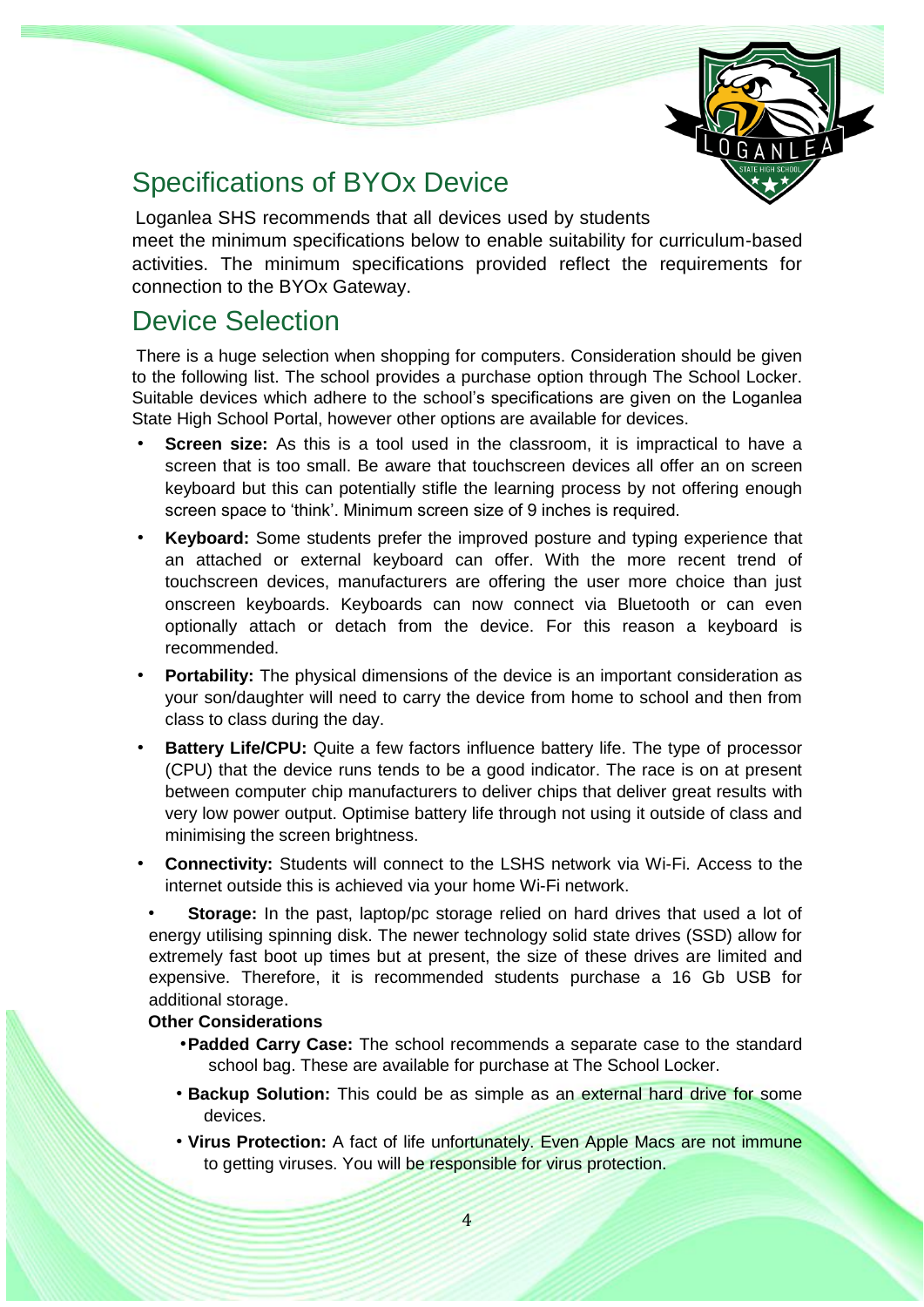

- **Extended Warranty:** Many manufacturers offer an extended warranty for up to three years after the date of purchase to protect against hardware failures/defects.
- **Laptop Insurance:** Used to protect against theft, accidental damage (dropped, liquid spills, falling off the roof of moving vehicles, etc.) The school highly recommends that you review your Home and Contents Insurance policy. Other insurance options are available when purchasing the device with companies including The School Locker.
- **School Lunchtime Storage:** Loganlea SHS will provide student lockers that can be used during school breaks.

## <span id="page-4-0"></span>Students Year 7 - 12

## <span id="page-4-1"></span>Laptop Hardware Requirements

| <b>Recommended Requirements</b> |                                                          |  |  |
|---------------------------------|----------------------------------------------------------|--|--|
| Processor                       | Intel Core i5                                            |  |  |
| Memory                          | 8GB                                                      |  |  |
| (RAM)                           |                                                          |  |  |
| <b>Battery</b>                  | $10 + hrs$                                               |  |  |
| <b>Screen Size</b>              | $12" - 15."$                                             |  |  |
| <b>Resolution</b>               | 1920 x 1080 FHD                                          |  |  |
| <b>Hard Drive</b>               | 256GB                                                    |  |  |
| <b>Network</b>                  | Wifi 6 (5Ghz 802.11ax)                                   |  |  |
| Operating                       | Windows 10 or 11 Home/Pro                                |  |  |
| System*                         |                                                          |  |  |
| <b>Minimum Requirements</b>     |                                                          |  |  |
|                                 |                                                          |  |  |
| Processor                       | Intel Core i3 (2018+ / 8th Gen+) or latest Pentium       |  |  |
| Memory                          | 4GB (not recommended for new devices – recommend upgrade |  |  |
| (RAM)                           | to 8GB)                                                  |  |  |
| <b>Battery</b>                  | $10 + hrs$                                               |  |  |
| <b>Screen Size</b>              | $10"+$                                                   |  |  |
| <b>Resolution</b>               | 1280 x 1024                                              |  |  |
| <b>Hard Drive</b>               | 128GB                                                    |  |  |
| <b>Network</b>                  | Wifi 5 (5Ghz 802.11ac)                                   |  |  |
| Operating                       | Windows 10 or 11 Home/Pro, Mac/iOS (not recommended -    |  |  |

If minimum specifications are not met, the laptop cannot connect to the school network.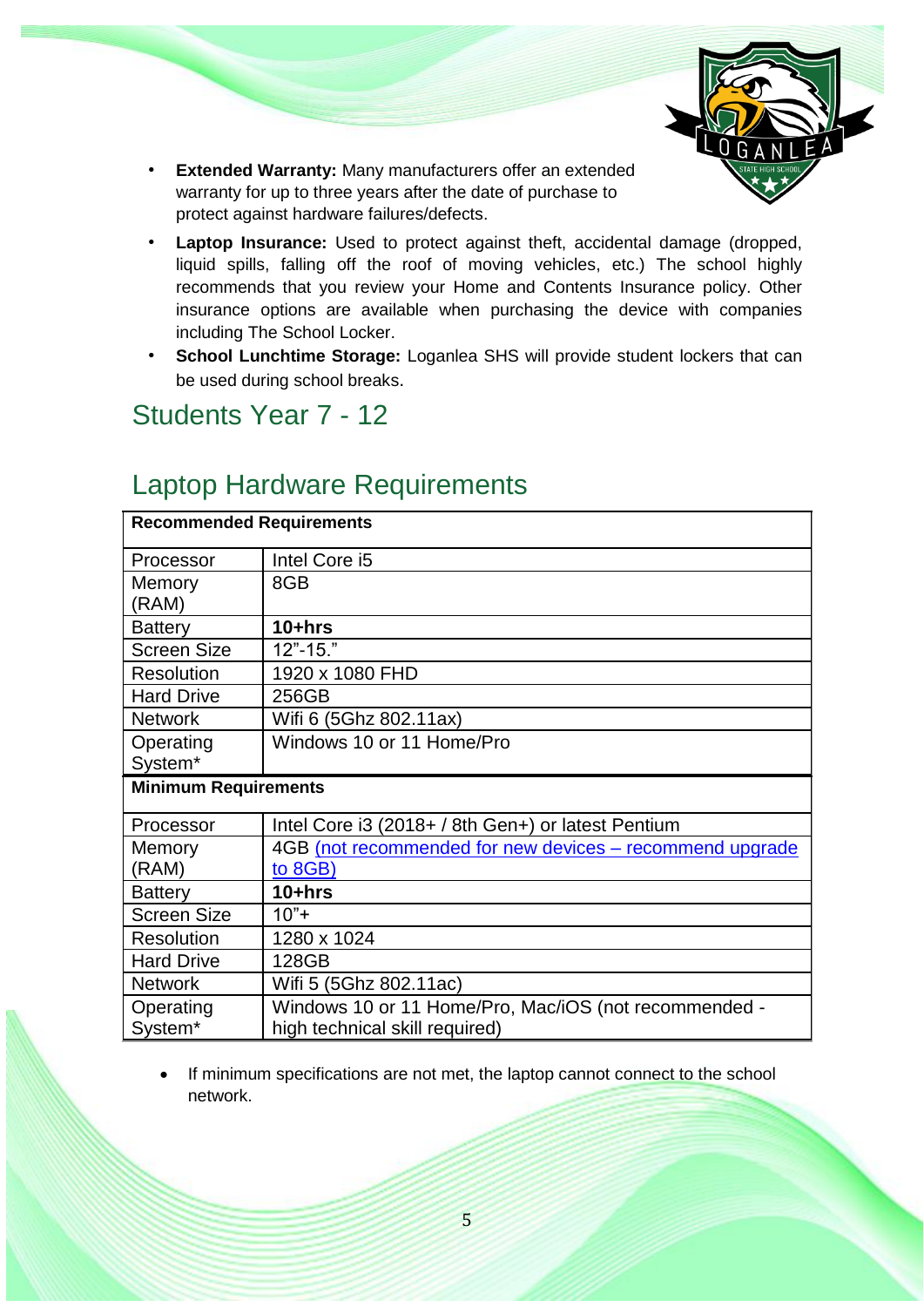

# <span id="page-5-0"></span>Junior Students Year 7 - 9

## <span id="page-5-1"></span>iPad Hardware Requirements:

| <b>Recommended requirements</b> |                                                   |
|---------------------------------|---------------------------------------------------|
| iPad 8th Generation or newer    |                                                   |
| Large screen                    | Larger than 10"                                   |
| Padded carry case               |                                                   |
| Pencil facility                 |                                                   |
| External keyboard               |                                                   |
| Device insurance                | iPads are fragile and frequently screens<br>break |
| Antivirus software required     |                                                   |
|                                 |                                                   |

| <b>Unsupported Devices - cannot</b><br>be onboarded at Loganiea SHS | $\div$ Limited support for Apple Mac<br>← Google Chrome Books are not compatible<br>with the school network<br>Android is currently not compatible with |
|---------------------------------------------------------------------|---------------------------------------------------------------------------------------------------------------------------------------------------------|
|                                                                     | the network<br>$\div$ Linux is not compatible with the network                                                                                          |

## <span id="page-5-2"></span>Device care

The student is responsible for taking care of and securing the device and accessories in accordance with school policy and guidelines. **Responsibility for loss or damage of a device at home, in transit or at school belongs to the student.** Advice should be sought regarding inclusion in home and contents insurance policy.

It is advised that **accidental damage and warranty policies** are discussed at point of purchase to minimise financial impact and disruption to learning should a device not be operational.

## <span id="page-5-3"></span>General precautions

- Food or drink should never be placed near the device.
- Plugs, cords and cables should be inserted and removed carefully.
- Devices should be carried within their protective case where appropriate.
- Carrying devices with the screen open should be avoided.
- Ensure the battery is fully charged each day.
- Turn the device off before placing it in its bag.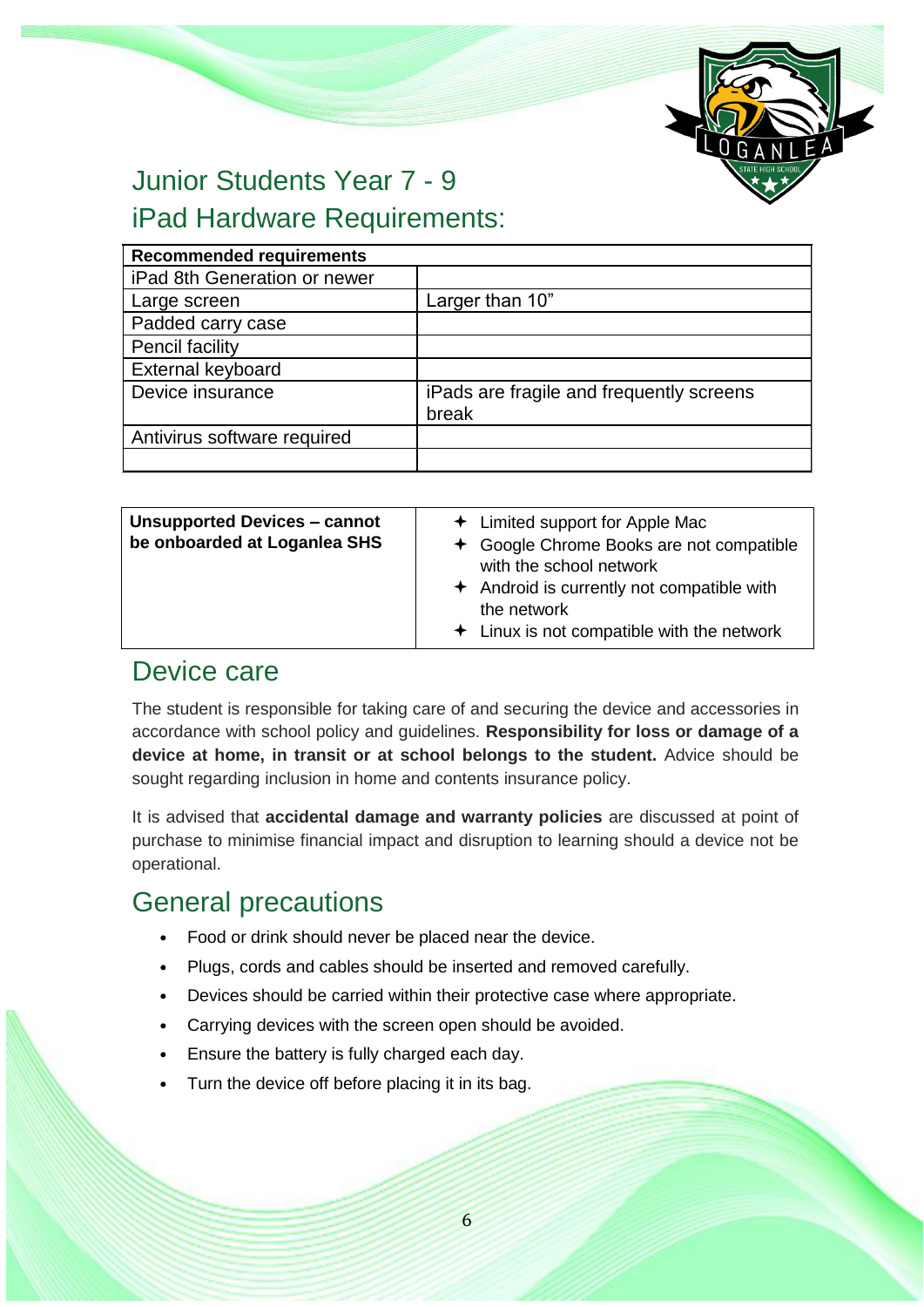

## <span id="page-6-0"></span>Protecting the screen

- Avoid poking at the screen even a touch screen only requires a light touch.
- Don't place pressure on the lid of the device when it is closed.
- Avoid placing anything on the keyboard before closing the lid.
- Avoid placing anything in the carry case that could press against the cover.
- Only clean the screen with a clean, soft, dry cloth or an anti-static cloth.
- Don't clean the screen with a household cleaning product.

|                                         | <b>Connection:</b>                     | Hardware:                                                | Software:                                    |
|-----------------------------------------|----------------------------------------|----------------------------------------------------------|----------------------------------------------|
| <b>Parents and</b><br><b>Caregivers</b> | (home-provided internet<br>connection) |                                                          |                                              |
| <b>Students</b>                         |                                        |                                                          |                                              |
| <b>School</b>                           | school provided internet<br>connection | (dependent on school-<br>based hardware<br>arrangements) | (some school-based<br>software arrangements) |
| Device vendor                           |                                        | (see specifics of<br>warranty on purchase)               |                                              |

## <span id="page-6-1"></span>Technical support

## <span id="page-6-2"></span>Data security and back-ups

Students must ensure they have a process of backing up data securely. Otherwise, should a hardware or software fault occur, assignments and the products of other class activities may be lost.

The student is responsible for the backup of all data. While at school, students may be able to save data to the school's network, which is safeguarded by a scheduled backup solution. All files must be scanned using appropriate anti-virus software before being downloaded to the department's ICT network.

Students are also able to save data locally to their device for use away from the school network. The backup of this data is the responsibility of the student and should be backed-up on an external device, such as an external hard drive or USB drive.

Students should also be aware that, in the event that any repairs need to be carried out the service agents may not guarantee the security or retention of the data. For example, the contents of the device may be deleted and the storage media reformatted.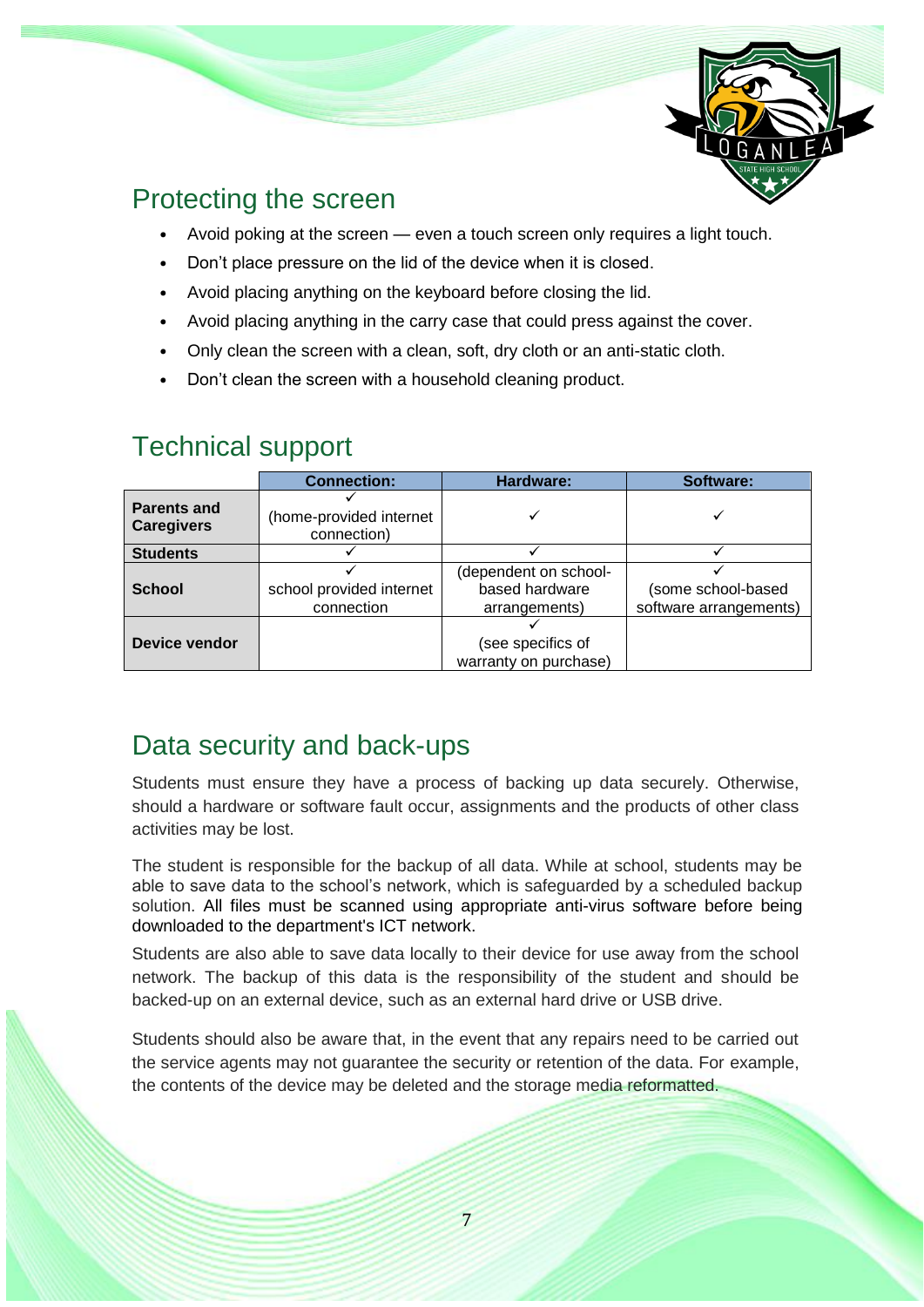

## <span id="page-7-0"></span>Acceptable personal mobile device use

Upon enrolment in a Queensland Government school, parental or caregiver permission is sought to give the student(s) access to the internet, based upon the policy contained within the [Acceptable Use of the Department's Information, Communication and](http://ppr.det.qld.gov.au/corp/ict/management/Pages/Acceptable-Use-of-Departments-Information-Communication-and-Technology-%28ICT%29-Network-and-Systems.aspx)  [Technology \(ICT\) Network and Systems](http://ppr.det.qld.gov.au/corp/ict/management/Pages/Acceptable-Use-of-Departments-Information-Communication-and-Technology-%28ICT%29-Network-and-Systems.aspx)

This policy also forms part of this Student BYOx Charter. The acceptable-use conditions apply to the use of the device and internet both on and off the school grounds.

Communication through internet and online communication services must also comply with the department's [Code of School Behaviour](http://education.qld.gov.au/studentservices/behaviour/bm-codebehav.html) and the Responsible Behaviour Plan available on the school website.

While on the school network, students should not:

- create, participate in or circulate content that attempts to undermine, hack into and/or bypass the hardware and/or software security mechanisms that are in place
- disable settings for virus protection, spam and/or internet filtering that have been applied as part of the school standard
- use unauthorised programs and intentionally download unauthorised software, graphics or music
- intentionally damage or disable computers, computer systems, school or government networks
- use the device for unauthorised commercial activities, political lobbying, online gambling or any unlawful purpose.

Note:

Students' use of internet and online communication services may be audited at the request of appropriate authorities for investigative purposes surrounding inappropriate use.

The school technician will check the device to ensure that all software and media has a legitimate license.

8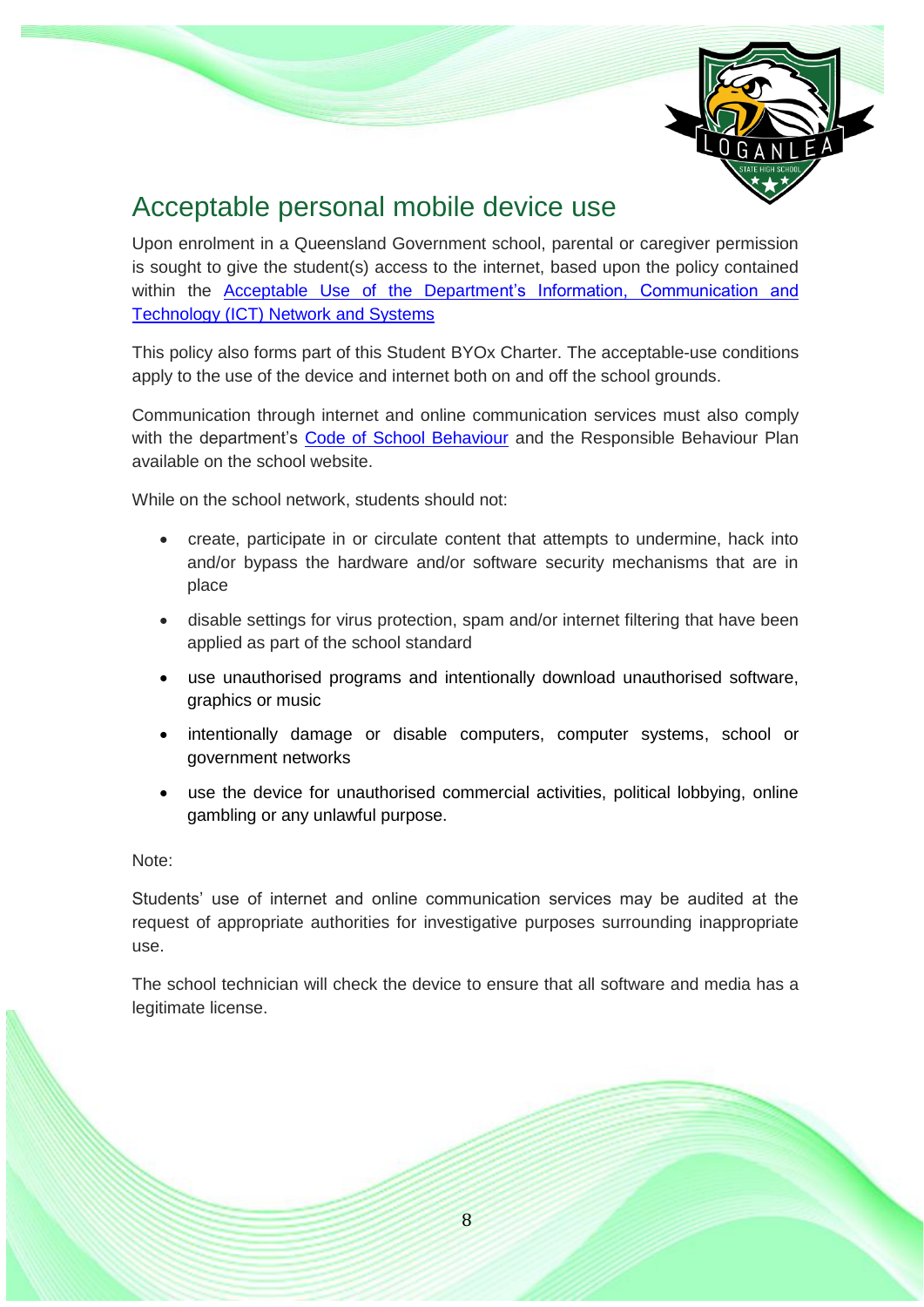

## <span id="page-8-0"></span>Passwords

Use of the school's ICT network is secured with a user name and password. The password must be difficult enough so as not to be guessed by other users and is to be kept private by the student and not divulged to other individuals (e.g. a student should not share their username and password with fellow students).

The password should be changed regularly, as well as when prompted by the department or when known by another user.

Personal accounts are not to be shared. Students should not allow others to use their personal account for any reason.

Students should log off at the end of each session to ensure no one else can use their account or device.

Students should also set a password for access to their BYOx device and keep it private.

Parents/caregivers may also choose to maintain a password on a personally-owned device for access to the device in the event their student forgets their password or if access is required for technical support. Some devices may support the use of parental controls with such use being the responsibility of the parent/caregiver.

## <span id="page-8-1"></span>Digital citizenship

Students should be conscious creators of the content and behaviours they exhibit online and take active responsibility for building a positive online reputation. They should be conscious of the way they portray themselves, and the way they treat others online.

Students should be mindful that the content and behaviours they have online are easily searchable and accessible. This content may form a permanent online record into the future.

Interactions within digital communities and environments should mirror normal interpersonal expectations and behavioural guidelines, such as when in a class or the broader community.

Parents are requested to ensure that their child understands this responsibility and expectation. The school's Responsible Behaviour Plan also supports students by providing school related expectations, guidelines and consequences.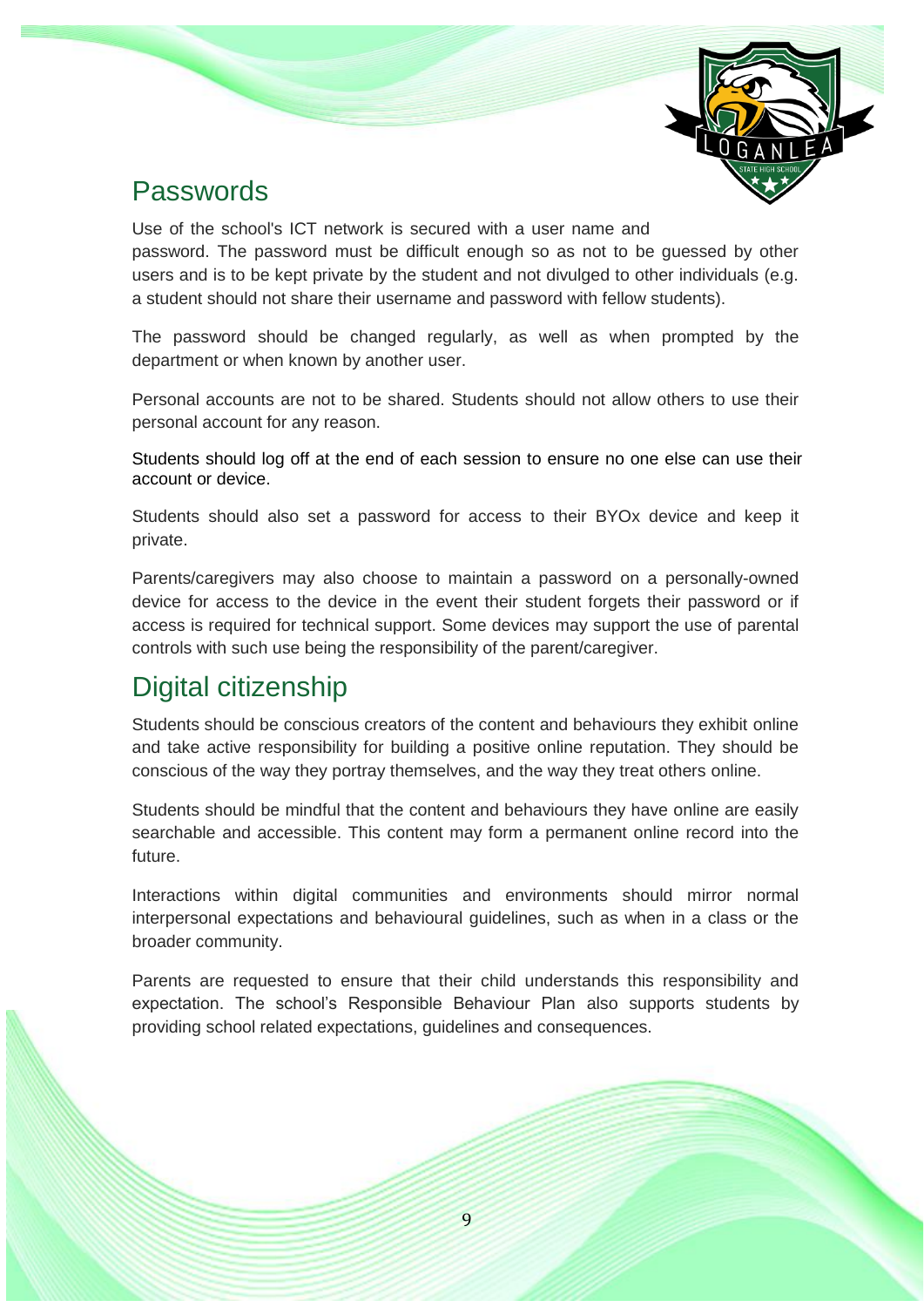

## <span id="page-9-0"></span>**Cybersafety**

All students are required to complete a Cyber Safety Certificate. This can either be a school based course or the online eSmart Digital licence https://www.digitallicence.com.au

If a student believes they have received a computer virus, spam (unsolicited email), or they have received a message or other online content that is inappropriate or makes them feel uncomfortable, they must inform their teacher, parent or caregiver as soon as is possible.

Students must also seek advice if another user seeks personal information, asks to be telephoned, offers gifts by email or asks to meet a student.

Students are encouraged to explore and use the ['Cybersafety Help button'](http://www.communications.gov.au/online_safety_and_security/cybersafetyhelpbutton_download) to report and learn about a range of cybersafety issues.

Students must never initiate or knowingly forward emails, or other online content, containing:

- a message sent to them in confidence
- a computer virus or attachment that is capable of damaging the recipients' computer
- chain letters or hoax emails
- spam (such as unsolicited advertising).

Students must never send, post or publish:

- inappropriate or unlawful content which is offensive, abusive or discriminatory
- threats, bullying or harassment of another person
- sexually explicit or sexually suggestive content or correspondence
- false or defamatory information about a person or organisation.

Parents, caregivers and students are encouraged to read the department's Cybersafety [and Cyberbullying guide for parents and caregivers.](http://education.qld.gov.au/studentservices/behaviour/qsaav/docs/cyberbullying-cybersafetyprintfriendlyguide.pdf)

<https://www.qld.gov.au/education/schools/health/cybersafety>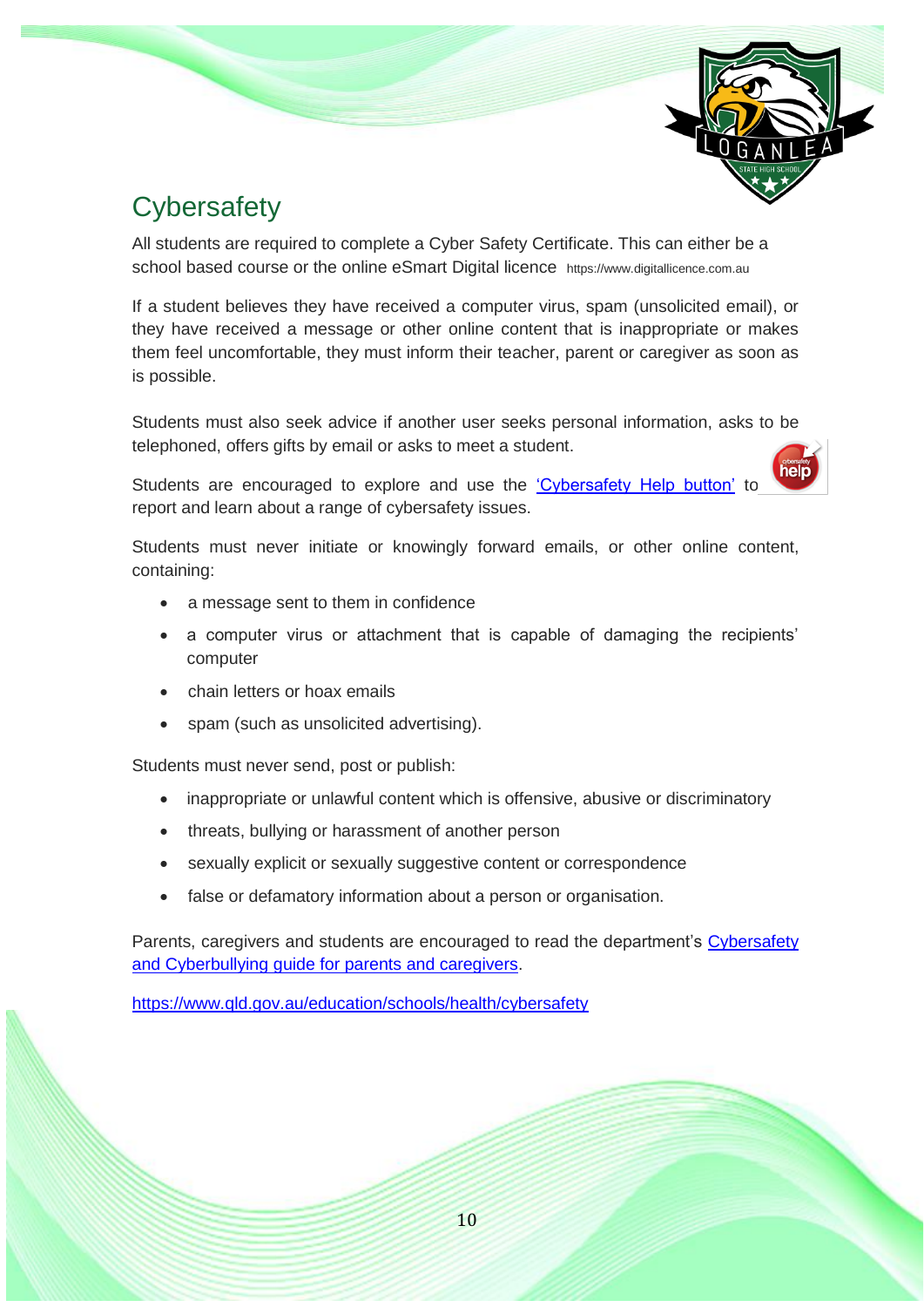

## <span id="page-10-0"></span>Web filtering

The internet has become a powerful tool for teaching and learning,

however students need to be careful and vigilant regarding some web content. At all times students, while using ICT facilities and devices, will be required to act in line with the requirements of the *[Code of School Behaviour](http://education.qld.gov.au/studentservices/behaviour/bm-codebehav.html)*) and any specific rules of the school. To help protect students (and staff) from malicious web activity and inappropriate websites, the school operates a comprehensive web filtering system. Any device connected to the internet through the school network will have filtering applied.

The filtering system provides a layer of protection to staff and students against:

- inappropriate web pages
- spyware and malware
- peer-to-peer sessions
- scams and identity theft.

This purpose-built web filtering solution takes a precautionary approach to blocking websites including those that do not disclose information about their purpose and content. The school's filtering approach represents global best-practice in internet protection measures. However, despite internal departmental controls to manage content on the internet, illegal, dangerous or offensive information may be accessed or accidentally displayed. Teachers will always exercise their duty of care, but avoiding or reducing access to harmful information also requires responsible use by the student.

Students are required to report any internet site accessed that is considered inappropriate. Any suspected security breach involving students, users from other schools, or from outside the Queensland DETE network must also be reported to the school.

The personally-owned devices have access to home and other out of school internet services and those services may not include any internet filtering. Parents and caregivers are encouraged to install a local filtering application on the student's device for when they are connected in locations other than school. Parents/caregivers are responsible for appropriate internet use by students outside the school.

Parents can provide consent for students to use various websites and services using our Online Services Consent Form.

Parents, caregivers and students are also encouraged to visit the **Australian** [Communications and Media Authority's CyberSmart website](http://www.cybersmart.gov.au/) for resources and practical advice to help young people safely enjoy the online world.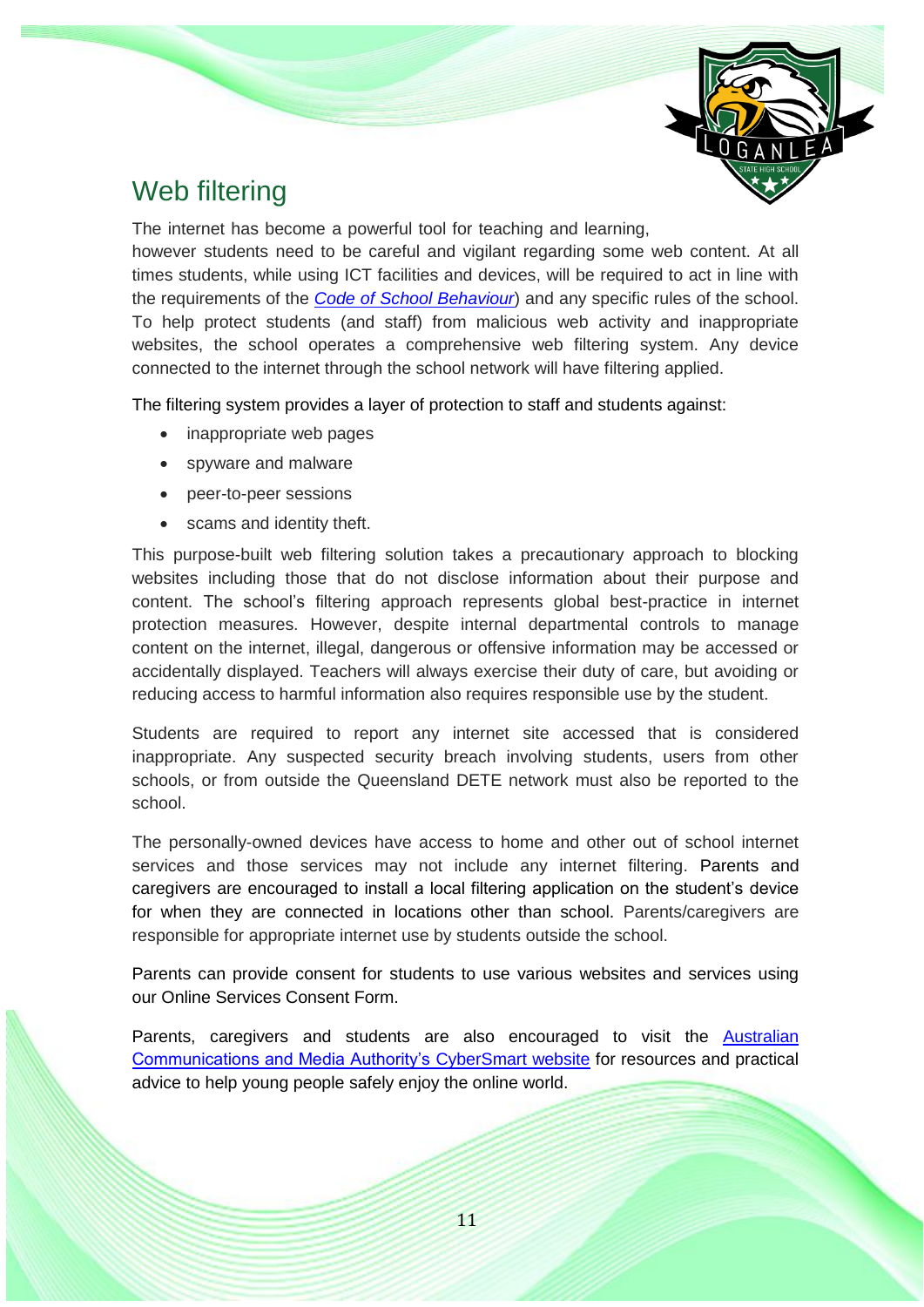

## <span id="page-11-0"></span>Privacy and confidentiality

Students must not use another student or staff member's username or password to access the school network or another student's device, including not trespassing in another person's files, home drive, email or accessing unauthorised network drives or systems.

Additionally, students should not divulge personal information via the internet or email, to unknown entities or for reasons other than to fulfil the educational program requirements of the school. It is important that students do not publish or disclose the email address of a staff member or student without that person's explicit permission. Students should also not reveal personal information including names, addresses, photographs, credit card details or telephone numbers of themselves or others. They should ensure that privacy and confidentiality is always maintained.

## <span id="page-11-1"></span>Intellectual property and copyright

Students should never plagiarise information and should observe appropriate copyright clearance, including acknowledging the original author or source of any information, images, audio etc. used. It is also important that the student obtain all appropriate permissions before electronically publishing other people's works or drawings. The creator or author of any material published should always be acknowledged. Material being published on the internet or intranet must have the approval of the principal or their delegate and have appropriate copyright clearance.

<span id="page-11-2"></span>Copying of software, information, graphics or other data files may violate copyright laws without warning and be subject to prosecution from agencies to enforce such copyrights.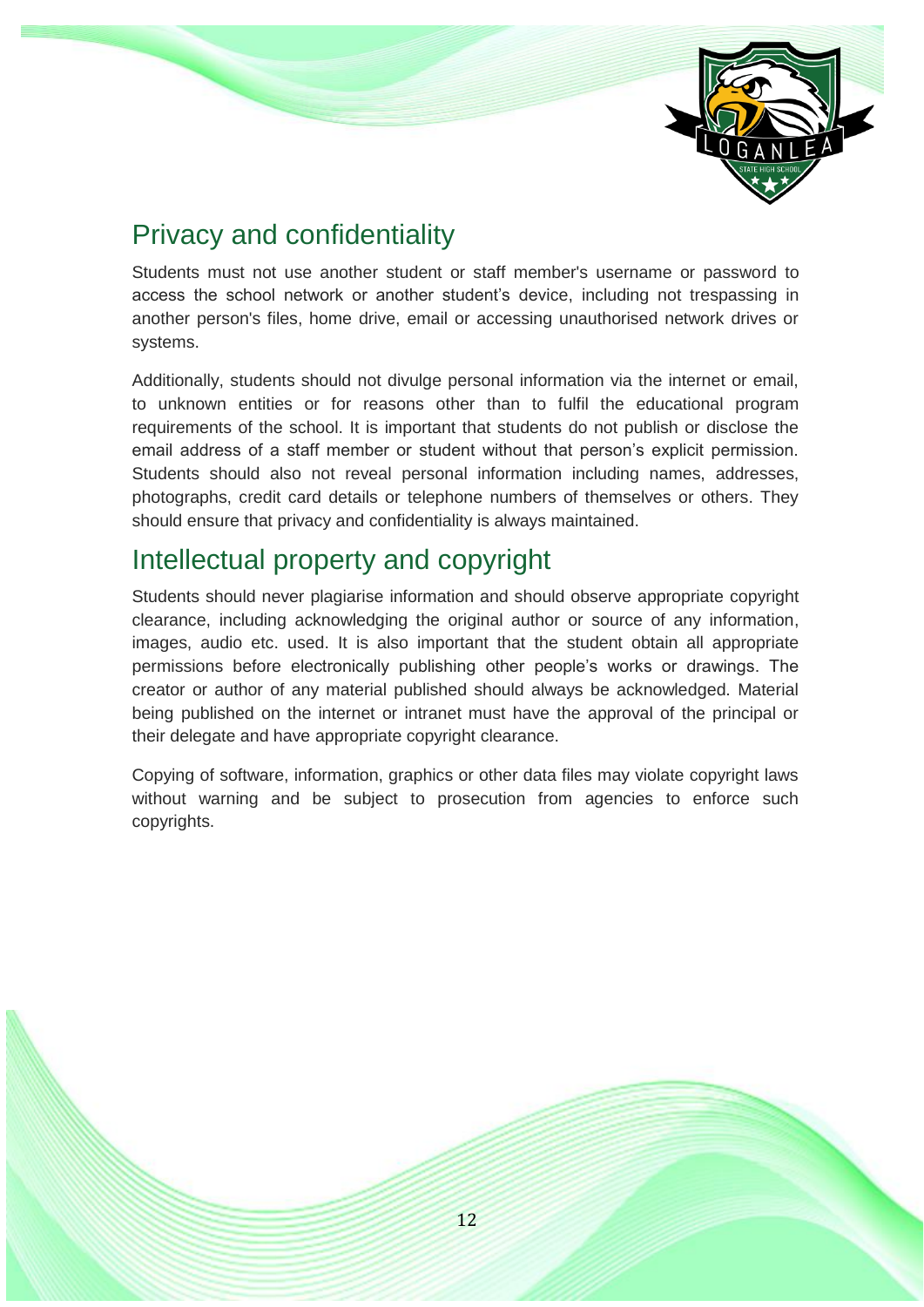

## **Software**

Schools may recommend software applications in order to meet the curriculum needs of particular subjects. Parents/caregivers may be required to install and support the appropriate use of the software in accordance with guidelines provided by the school.

Examples of Software used on Windows PC devices at Loganlea SHS.

Different departments and courses will require

- $\bullet$  7-Zip
- Adobe Acrobat Reader DC
- Adobe Dreamweaver CS3
- Adobe Photoshop CS3
- Adobe Premiere Pro CS3
- Arduino Software and Driver
- Any Video Converter
- Audacity
- Belarc Advisor
- Celtx
- DaVinci Resolve
- GIMP
- Google Chrome
- Microsoft Edge
- Microsoft Office Professional Plus 2019
- Mozilla Firefox
- Notepad++
- OBS Studio
- Rapid Typing
- Sparki Duino
- VLC media player
- Xml Notepad
- Unity 3D
- Microsoft Visual Studio
- Microsoft Studio Code
- Firefox Developer Edition
- Instant WordPress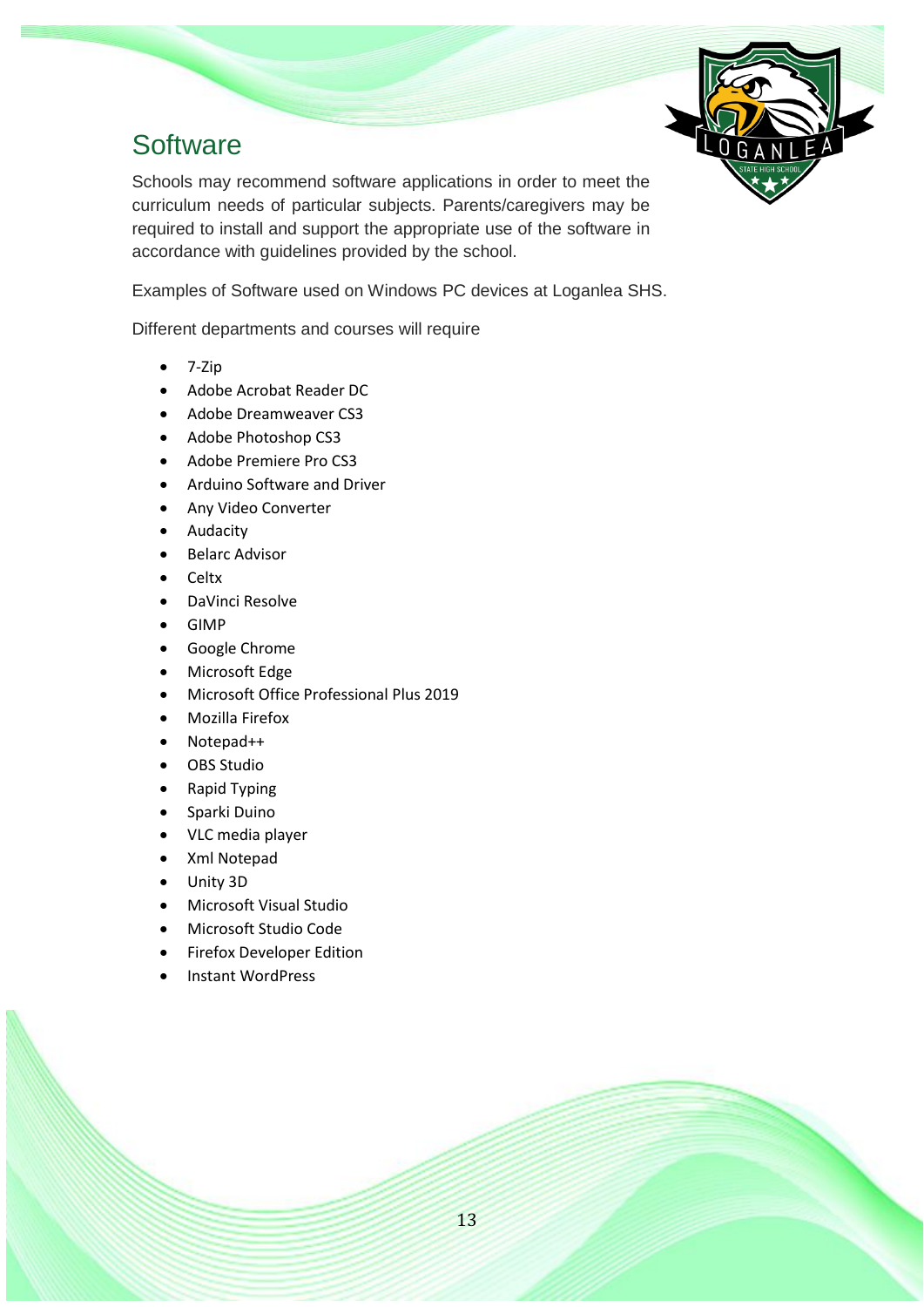

## <span id="page-13-0"></span>Monitoring and reporting

Students should be aware that all use of internet and online communication services can be audited and traced to the account of the user.

All material on the device is subject to audit by authorised school staff. If at any stage there is a police request, the school may be required to provide the authorities with access to the device and personal holdings associated with its use.

## <span id="page-13-1"></span>Misuse and breaches of acceptable usage

Students should be aware that they are held responsible for their actions while using the internet and online communication services. Students will be held responsible for any breaches caused by other person(s) knowingly using their account to access internet and online communication services.

The school reserves the right to restrict/remove access of personally owned mobile devices to the intranet, internet, email or other network facilities to ensure the integrity and security of the network and to provide a safe working and learning environment for all network users. The misuse of personally owned mobile devices may result in disciplinary action which includes, but is not limited to, the withdrawal of access to school supplied services.

## <span id="page-13-2"></span>Responsible use of BYOx

Our goal is to ensure the safe and responsible use of facilities, services and resources available to students through the provision of clear quidelines.

#### **Responsibilities of stakeholders involved in the BYOx program:**

#### *School*

- network connection at school
- internet filtering (when connected via the school's computer network)
- some technical support (please consult Technical support table below)
- some school-supplied software e.g. Microsoft Office 365 …
- school representative signing of BYOx Charter Agreement.

#### *Student*

- acknowledgement that core purpose of device at school is for educational purposes
- care of device
- appropriate digital citizenship and online safety (for more details, see ACMA [CyberSmart\)](http://www.cybersmart.gov.au/)
- security and password protection password must be difficult enough so as not to be guessed by other users and is to be kept private by the student and not divulged to other individuals (e.g. a student should not share their username and password with fellow students)
- some technical support (please consult Technical support table below)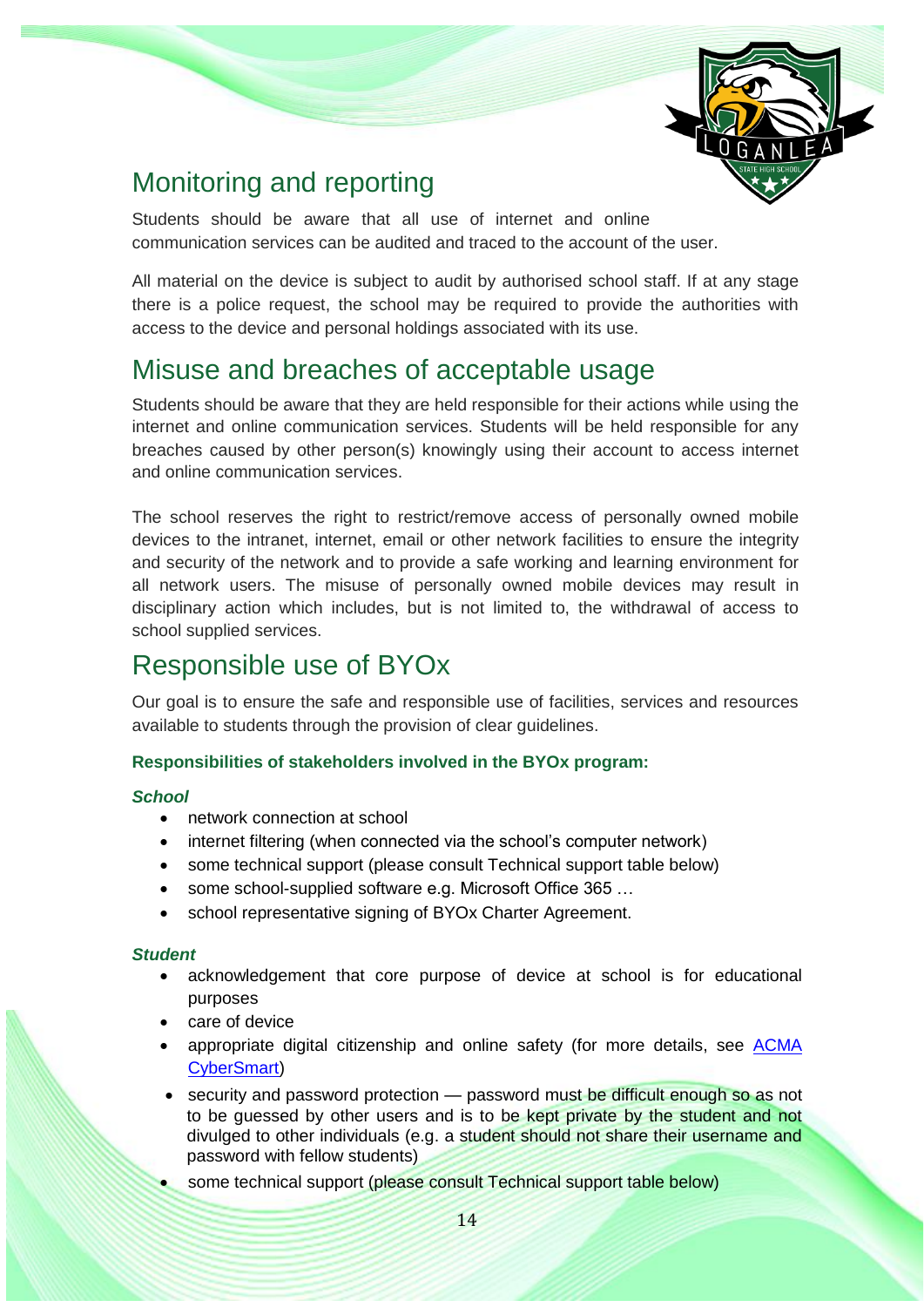

- maintaining a current back-up of data
- charging of device
- abiding by intellectual property and copyright laws (including software/media piracy)
- internet filtering (when not connected to the school's network)
- ensuring personal login account will not be shared with another student, and device will not be shared with another student for any reason
- understanding and signing the BYOx Charter Agreement.

#### **Parents and caregivers**

- acknowledgement that core purpose of device at school is for educational purposes
- internet filtering (when not connected to the school's network)
- encourage and support appropriate digital citizenship and cybersafety with students (for more details, see **ACMA CyberSmart)**
- some technical support (please consult Technical support table below)
- required software, including sufficient anti-virus software
- protective backpack or case for the device
- adequate warranty and insurance of the device
- understanding and signing the BYOx Charter Agreement.

#### <span id="page-14-0"></span>The following are examples of responsible use of devices by students:

- Use mobile devices for:
	- engagement in class work and assignments set by teachers
	- developing appropriate  $21^{st}$  Century knowledge, skills and behaviours
	- authoring text, artwork, audio and visual material for publication on the Intranet or Internet for educational purposes as supervised and approved by school staff
	- conducting general research for school activities and projects
	- communicating or collaborating with other students, teachers, parents, caregivers or experts as part of assigned school work
	- accessing online references such as dictionaries, encyclopaedias, etc.
	- researching and learning through the school's eLearning environment
	- ensuring the device is fully charged before bringing it to school to enable continuity of learning.
- Be courteous, considerate and respectful of others when using a mobile device.
- Switch off and place out of sight the mobile device during classes, where these devices are not being used in a teacher directed activity to enhance learning.
- Use the personal mobile device for private use before or after school, or during recess and lunch breaks.
- Seek teacher's approval where they wish to use a mobile device under special circumstances.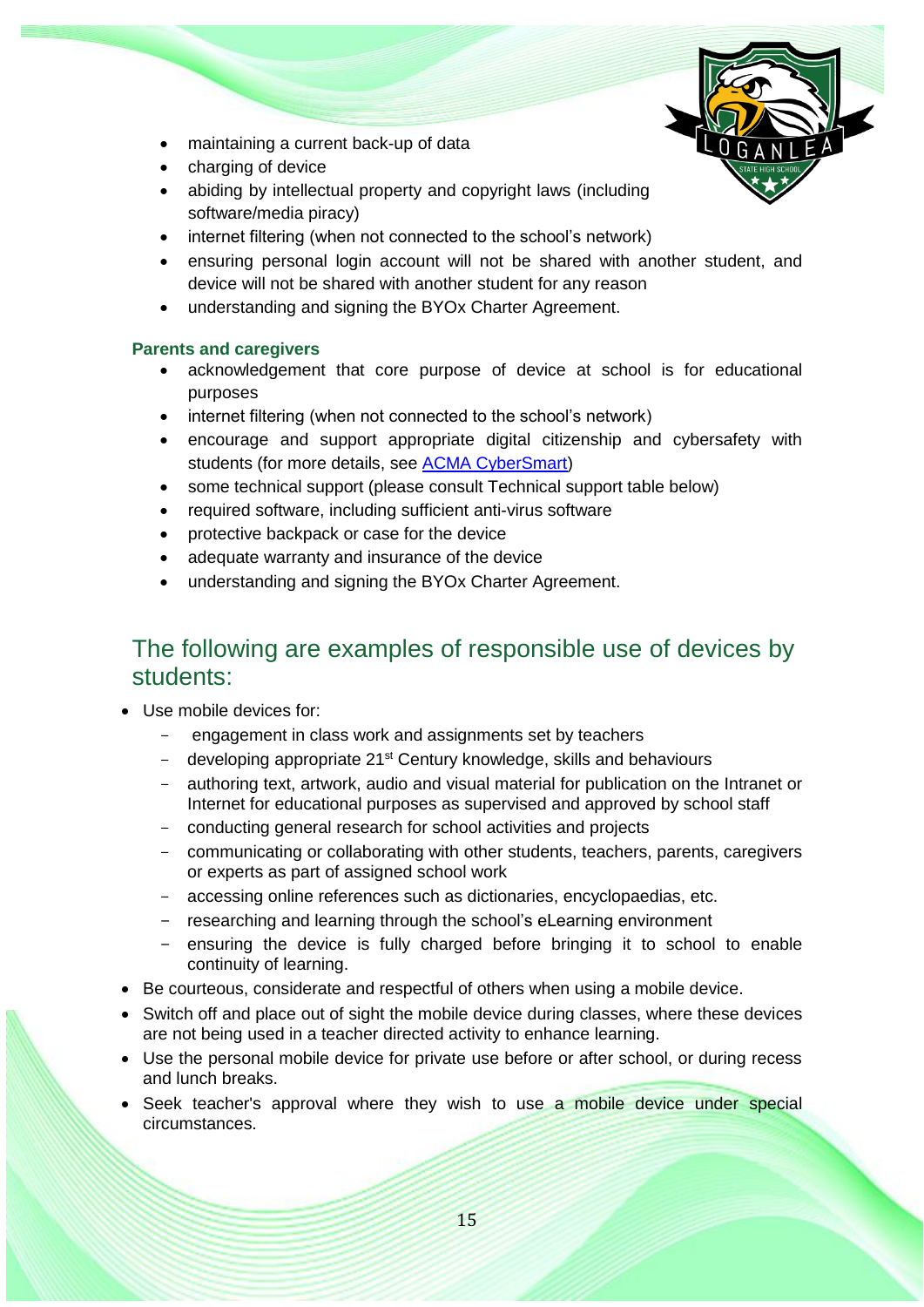

#### <span id="page-15-0"></span>The following are examples of irresponsible use of devices by students:

- using the device in an unlawful manner
- creating, participating in or circulating content that attempts to undermine, hack into and/or bypass the hardware and/or software security mechanisms that are in place
- disabling settings for virus protection, spam and/or internet filtering that have been applied as part of the school standard
- downloading (or using unauthorised software for), distributing or publishing of offensive messages or pictures
- using obscene, inflammatory, racist, discriminatory or derogatory language
- using language and/or threats of violence that may amount to bullying and/or harassment, or even stalking
- insulting, harassing or attacking others or using obscene or abusive language
- deliberately wasting printing and Internet resources
- intentionally damaging any devices, accessories, peripherals, printers or network equipment
- committing plagiarism or violate copyright laws
- using unsupervised internet chat
- sending chain letters or spam email (junk mail)
- accessing private 3G/4G networks during lesson time
- knowingly downloading viruses or any other programs capable of breaching the department's network security
- using the mobile device's camera anywhere a normal camera would be considered inappropriate, such as in change rooms or toilets
- invading someone's privacy by recording personal conversations or daily activities and/or the further distribution (e.g. forwarding, texting, uploading, Bluetooth use etc.) of such material
- using the mobile device (including those with Bluetooth functionality) to cheat during exams or assessments
- take into or use mobile devices at exams or during class assessment unless expressly permitted by school staff.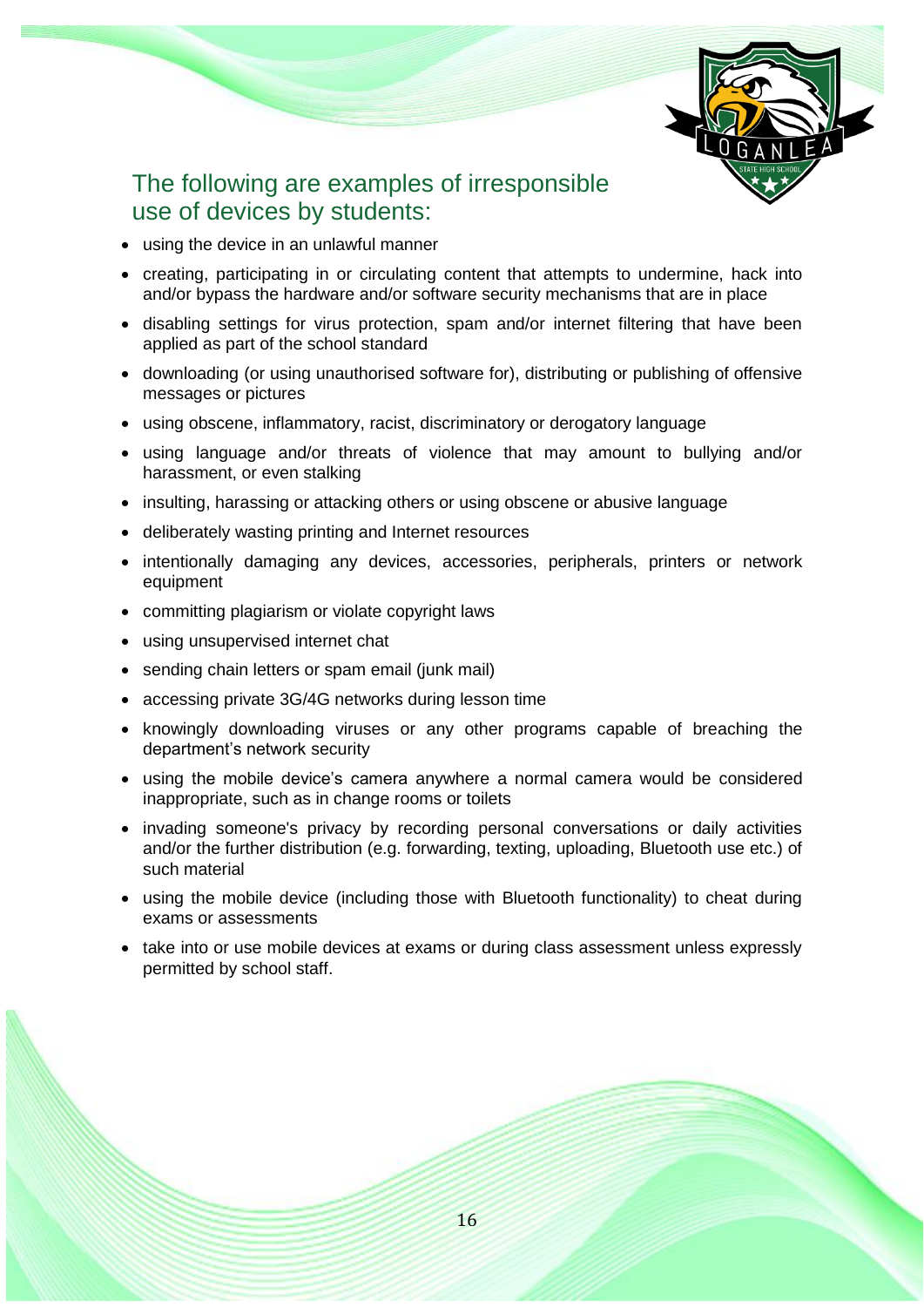

## <span id="page-16-0"></span>In addition to this:

Information sent from our school network contributes to the community perception of the school. All students using our ICT facilities are encouraged to conduct themselves as positive ambassadors for our school.

- Students using the system must not at any time attempt to access other computer systems, accounts or unauthorised network drives or files or to access other people's devices without their permission and without them present.
- Students must not record, photograph or film any students or school personnel without the express permission of the individual/s concerned and the supervising teacher.
- Students must get permission before copying files from another user. Copying files or passwords belonging to another user without their express permission may constitute plagiarism and/or theft.
- Students need to understand copying of software, information, graphics, or other data files may violate copyright laws without warning and be subject to prosecution from agencies to enforce such copyrights.
- Parents and caregivers need to be aware that damage to mobile devices owned by other students or staff may result in significant consequences in relation to breaches of expectations and guidelines in the school's Responsible Behaviour Plan.
- The school will educate students on cyber bullying, safe internet and email practices and health and safety regarding the physical use of electronic devices. Students have a responsibility to incorporate these safe practices in their daily behaviour at school.

The school's BYOx program supports personally-owned mobile devices in terms of access to:

- internet
- file access and storage
- support to connect devices to the school network.

However, the school's BYOx program does not support personally-owned mobile devices in regard to:

- technical support
- charging of devices at school
- security, integrity, insurance and maintenance
- private network accounts.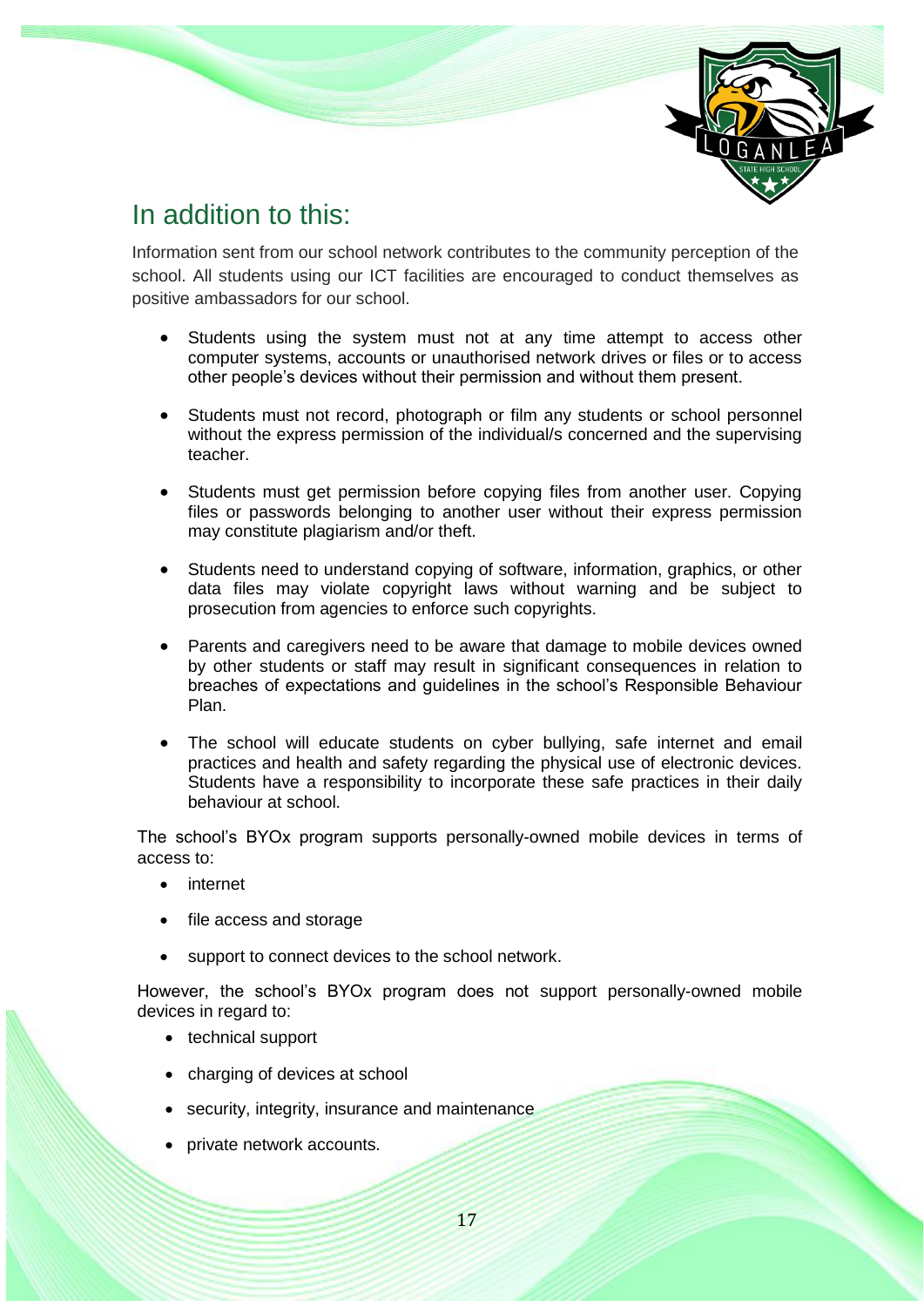



## <span id="page-17-0"></span>**Year 7 & 8 Signature Students**

## **Bring Your Own iPad (BYO iPad)**

<span id="page-17-1"></span>Loganlea State High School is continuing its transition in supporting students to bring modern technology from home to support their learning. Based on the success of our iPad pilot this year, we will be expanding the iPad Program to year 7 and 8, starting in 2022.

We are encouraging all signature students to come to school equipped with an iPad ready for learning, using one of the two levels of device ownership below. Please note that there is a requirement to have school fees paid or be on a payment plan to be in the Signature program. Please read the school BYO iPad guide and sign to ensure your child will participate in the iPad Program.

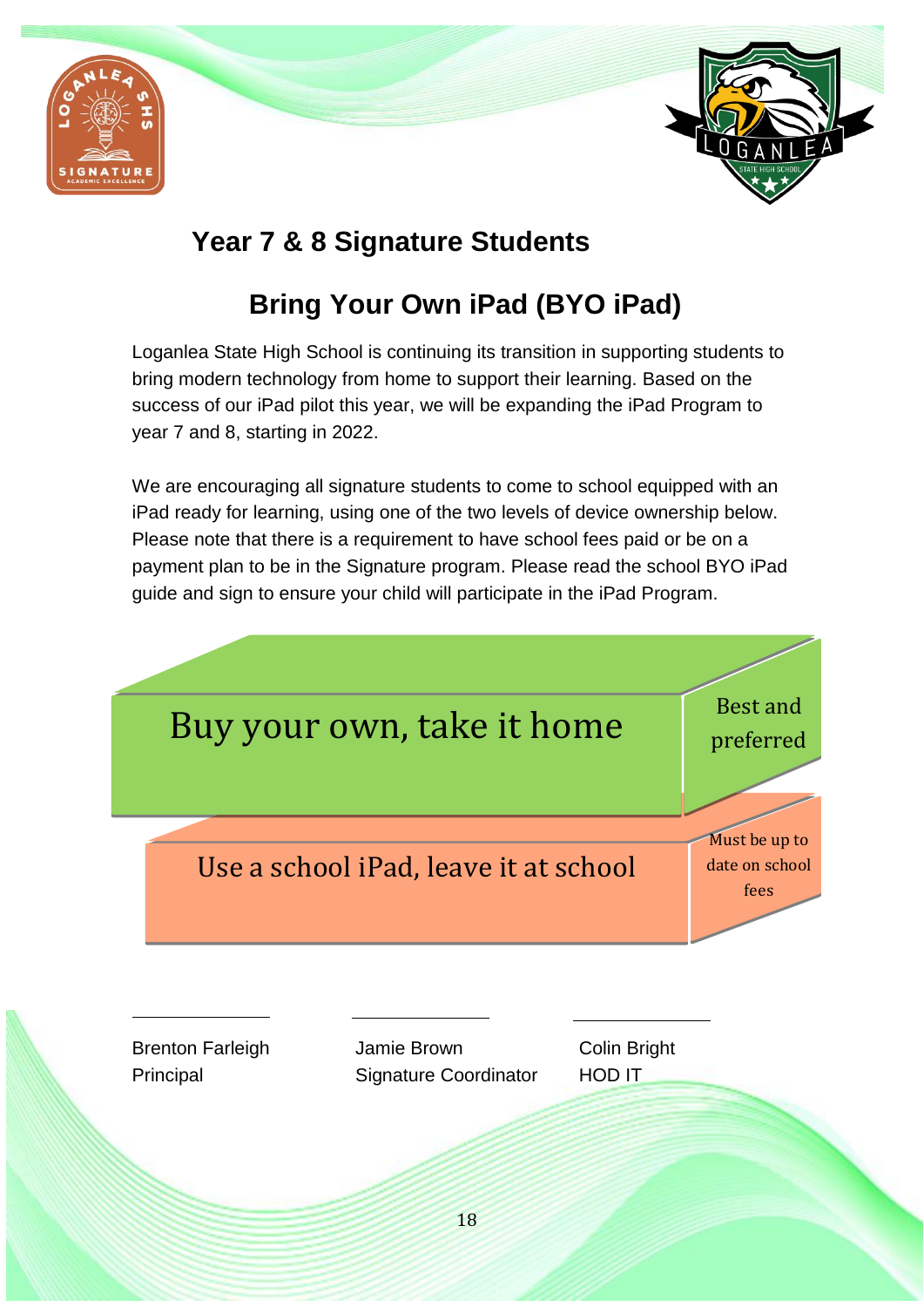

## Buy your own, take it home

With the BYO iPad option, you can buy your own iPad (6th generation or later) and customise it exactly how you want it. Do you want to upgrade the storage? Or do you want to go for a premium iPad like the iPad Pro with second generation Apple Pencil? The decision is yours. You can buy from any business, although you may wish to purchase an iPad from School Locker, our uniform supplier.

## Use a school iPad, leave it at school

Our alternative option allows students to use school owned iPads, but they stay at school. Students will be required to pick an iPad up from the eLearning centre each morning and drop them off at the end of each and every day. School fees must be paid or be on a payment plan to be in the Signature Program.

I ,\_\_\_\_\_\_\_\_\_\_\_\_\_\_\_\_\_\_\_\_\_\_\_\_\_\_\_\_\_\_\_ give permission for \_\_\_\_\_\_\_\_\_\_\_\_\_\_\_\_\_\_\_\_\_\_\_\_\_\_\_\_\_\_\_\_\_\_\_\_\_ to participate in the BYO iPad

program while they are in the signature classes.

Please tick which ownership tier you and your child will be choosing for 2022.

Buy your own, take it home Use a school iPad, leave it at school

- I understand that school fees must be up to date in order to use a school iPad.
- I understand that my child is to adhere to the student code of conduct when using their iPad, or any other device.

| Signed: |  |  |
|---------|--|--|
| Date:   |  |  |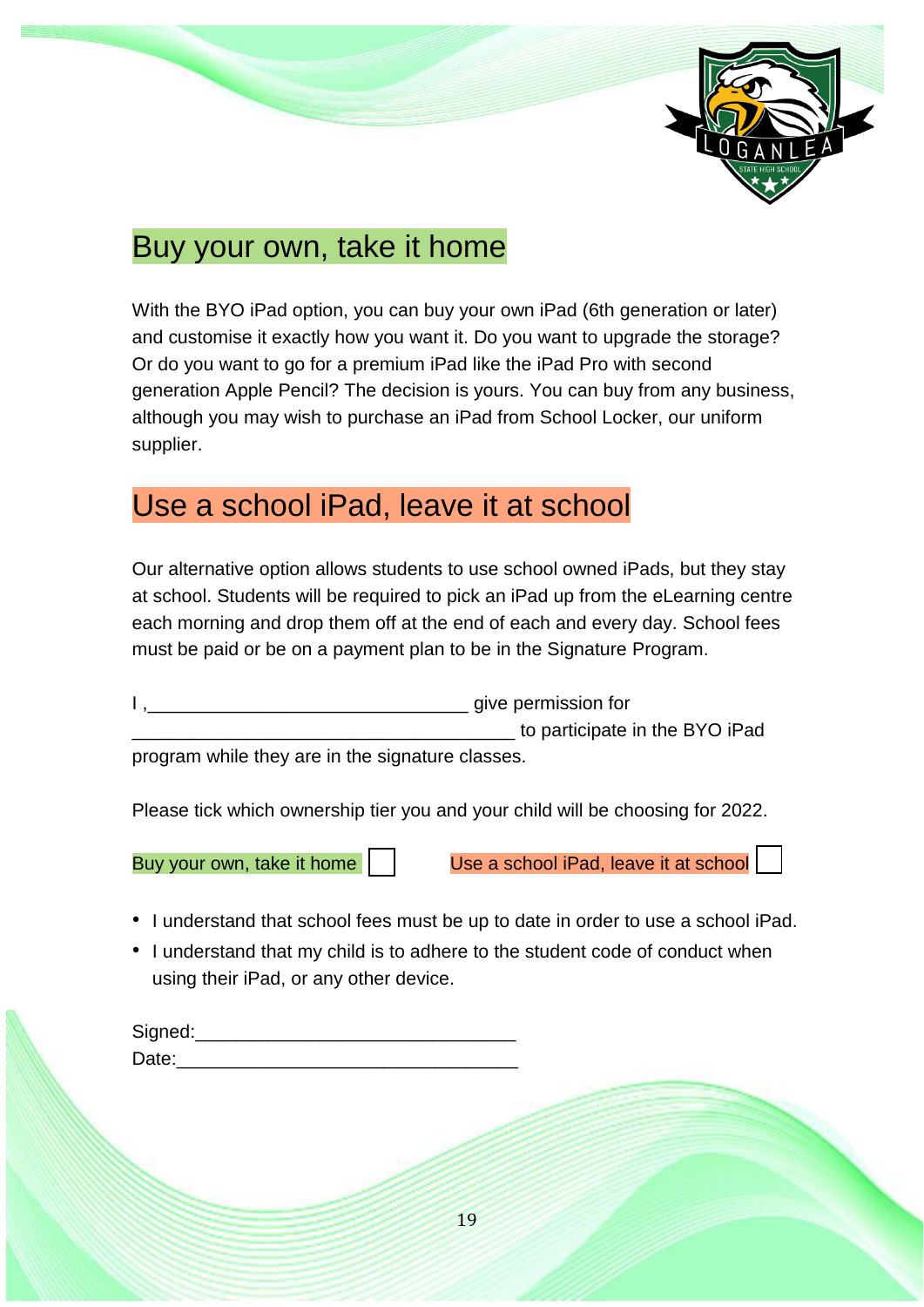

## <span id="page-19-0"></span>**Justification for the Signature BYO**

## <span id="page-19-1"></span>**iPad Program**

#### **Employers are demanding greater digital skills**

The STEM industry is growing almost twice as fast as other non STEM industries in Australia. STEM employers report that many graduates lack the necessary STEM skills to be work ready. Additionally, many jobs have been transitioned to the home in the COVID era, placing even more pressure on employees to be digitally competent. Loganlea State High School sees a great opportunity to develop these digital STEM skills so our graduates have a better chance of gaining meaningful employment, and be more successful at university.

#### **iPads engage students in many learning environments**

Due to the technologies in the iPad as well as its portability, the iPad is an incredibly versatile learning tool, offering rich learning experiences across many curriculum areas. Students can be using their HD video camera in media arts, graphing mathematical functions in Mas, and recording their voice in English using the inbuilt microphone.

Teachers and students will have the flexibility to choose how the iPad will support their learning, opting for typing or writing, which ever suits the learning best.

## <span id="page-19-2"></span>**Frequently Asked Questions**

What is BYO iPad?

• A BYO iPad program is the school's policy for Year 7 & 8 Signature Students which outlines the school's expectation that each student acquires an approved iPad as their digital learning tool for their subjects.

Why is Loganlea SHS moving to a Year 7 & 8 Signature Student BYO iPad Program?

- Their are many advantages for a school moving to a digitally rich learning environment:
	- 1. Students will have greater capacity to personalise their own learning
	- 2. Most newly created jobs are in the STEM field, which places a heavy reliance on digital literacy skills. Loganlea SHS wants students to graduate with these skills as they enter the competitive marketplace for jobs.
	- 3. Students will become more proficient at modern 21st century skills which include working online, working on and sharing digital documents, communicating via email and much more.
	- 4. The iPad itself is more flexible than a regular laptop because it allows students to take digital notes with a stylus as well as use the iPad to type like a regular computer. Loganlea SHS greatly value the importance of writing, which the iPad supports well.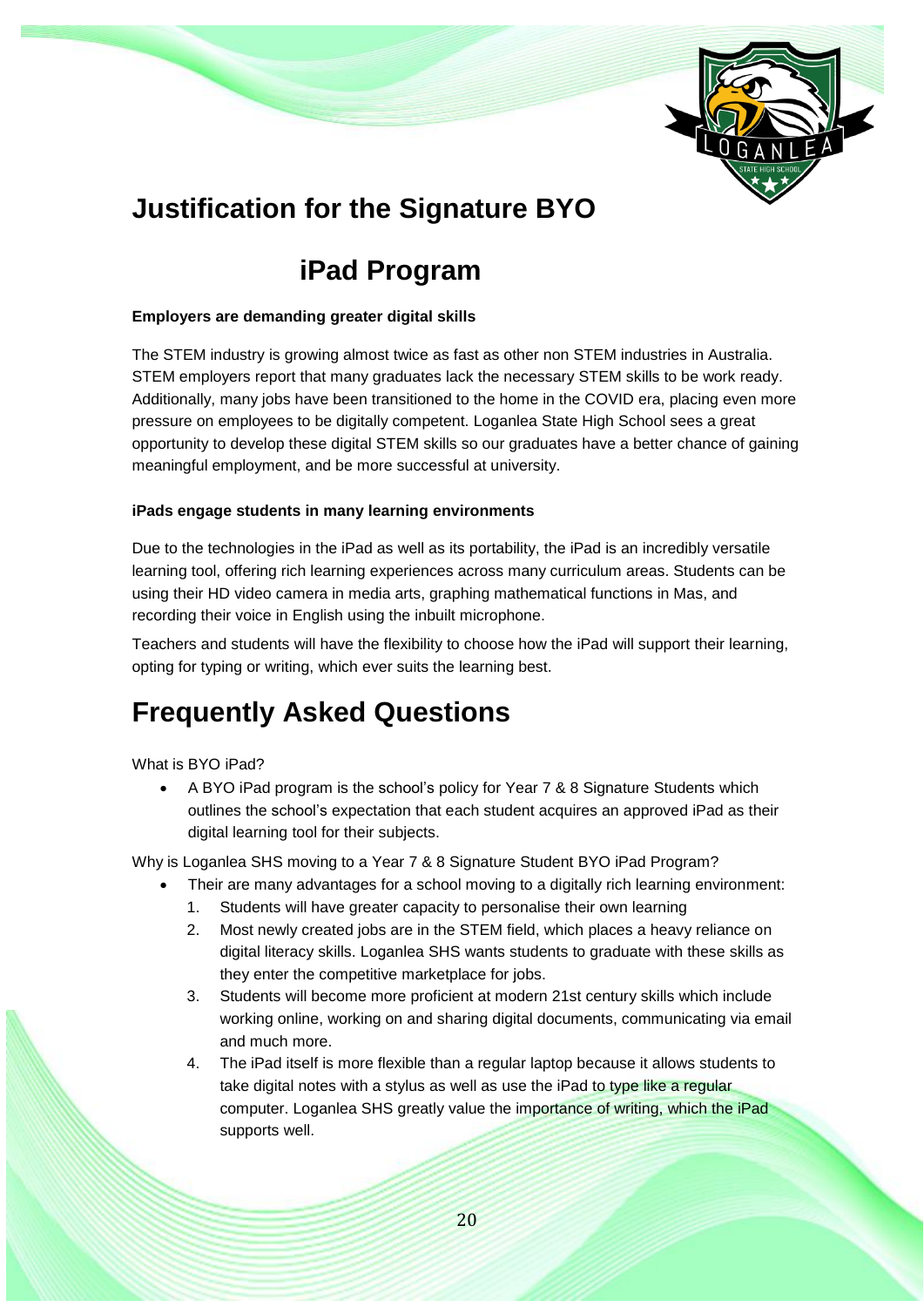

Is the BYO Signature iPad Program compulsory?

• It is the expectation that all students in signature classes have access to an approved iPad for the beginning of 2022, choosing to buy your own iPad or using a school iPad. Students who own their own iPad will be expected to bring their iPad to school every day.

What model of iPad do I need?

• iPad 8th generation, or any iPad Pro.

Where do I buy an iPad from?

• While we do not make recommendations for where to purchase devices, you may wish to purchase an iPad from School Locker, the same place where our uniforms are purchased from.

My child has an iPhone, can they use that instead?

• As per the school policy, mobile phones are not approved as acceptable devices and are expected to be switched off and in their bags, while class is in session.

What if I cannot afford a new device?

We understand that not all families will have the capacity to buy a new device for the child/children. Therefore, we will have a school iPad available for all students of the year 7 & 8 signature classes.

What other costs are involved?

- If you choose to buy your own iPad to take digital notes, you will need to purchase GoodNotes 5 from the App Store. The current price for GoodNotes 5 is \$14.99
- A cover with a keyboard; from \$160
- A pen; form \$130
- Device insurance for accidental damage is highly recommended

Will the device be safe at school?

- Just like their pencil case, portfolio and other personal belongings, they will be expected to look after their iPad to ensure it is not put at risk of damage and/or theft
- A School locker will be available for storage during breaks

How much time will my child spend on their device?

It is not possible to determine how much time is spent on a device every day, but it is important that your child get rest breaks from looking at their screens. It is suggested that students spend no more than 50 minutes at a time on their device and are given at least 10 minutes of 'no device' time in each lesson. Together with break times and elective classes where iPads will be used less frequently, we have no concerns around the amount of time students will have with an iPad over the course of each week.

Will my child still learn to handwrite?

• Loganlea SHS values the importance of handwriting greatly, and acknowledge the improved retention of knowledge when students write compared to type with a computer. The iPad comes equipped with stylus support which gives your child the ability to develop their writing skills and their modern 21st century skills all at the same time. For students who do not have a digital stylus, they will use their regular books.

Can my child charge their device at school?

There are various charging stations around the school (eLearning Centre) which students can use during their break times, but the expectation is students are charging their iPad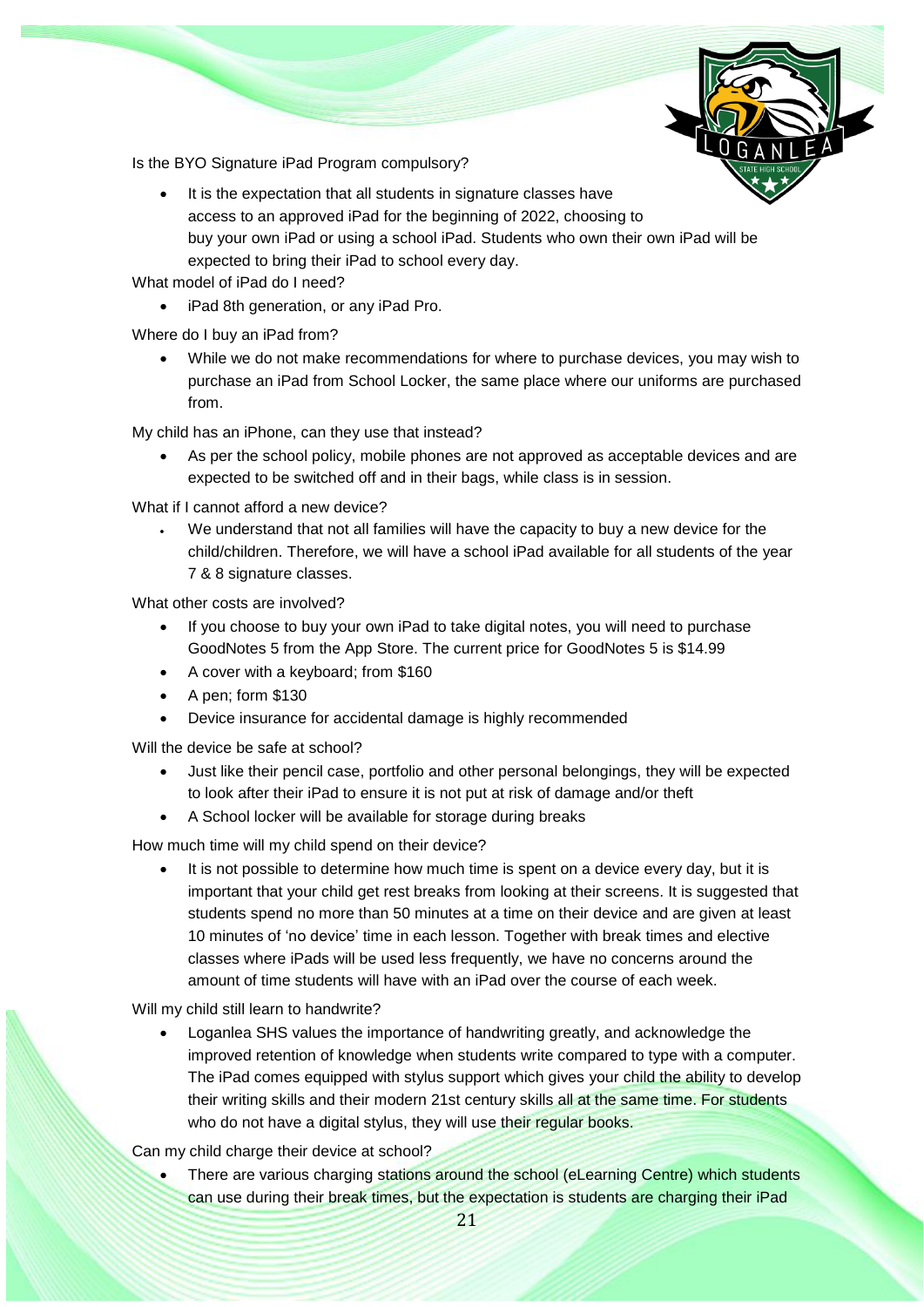

each night and bringing them to school fully charged. This expectation is consistent with the school's philosophy on readiness for learning.

What happens if my child's device goes flat at school?

• If a child's device goes flat, they can use a pen and paper for the day. It will be expected that your child uploads their work to their iPad when they get home.

My child's device has been damaged at school. Who pays for it and what is the process?

As supported by school policy, it is the responsibility of each student to care for their belongings including their iPad to ensure it is not damaged. We understand that accidents happen, which is why we recommend purchasing additional insurance for your child's iPad.

Which apps does my child need to purchase or order?

• Please refer to the 'List of Required apps' document on page 7 for a list of required apps. Your child will need to have these apps installed on their iPad at all times.

How will Loganlea SHS use iPads for teaching and learning?

The way we use iPads at Loganlea SHS is by providing a range of school wide and subject specific experiences as guided by the Australian Curriculum which support student engagement and our AVID school pedagogy and WICOR framework. Due to the flexibility of the iPad, teachers and students will have the option of choosing which mode (typing, writing or drawing) will be the best for each learning experience.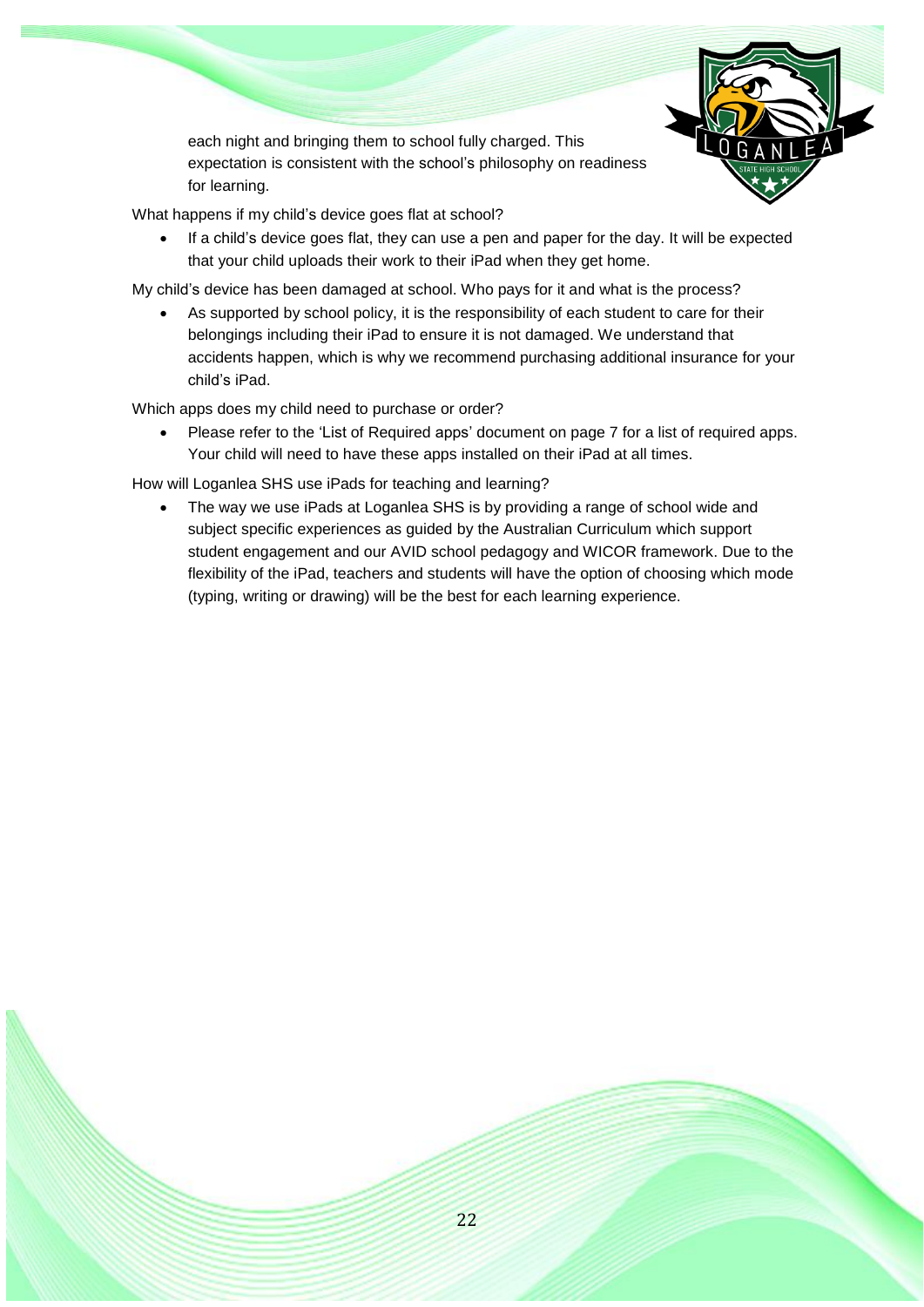

## <span id="page-22-0"></span>List of Required Apps

#### **Apps (used for all subjects)**

# Desmos Geometry Pad MathSpace for Students

**Maths and Science**

Microsoft Math Solver

#### **The Arts**



#### **Digital Technologies**





23

\* Goodnotes is an optional purchase, for students wishing to use their iPad for digital note taking.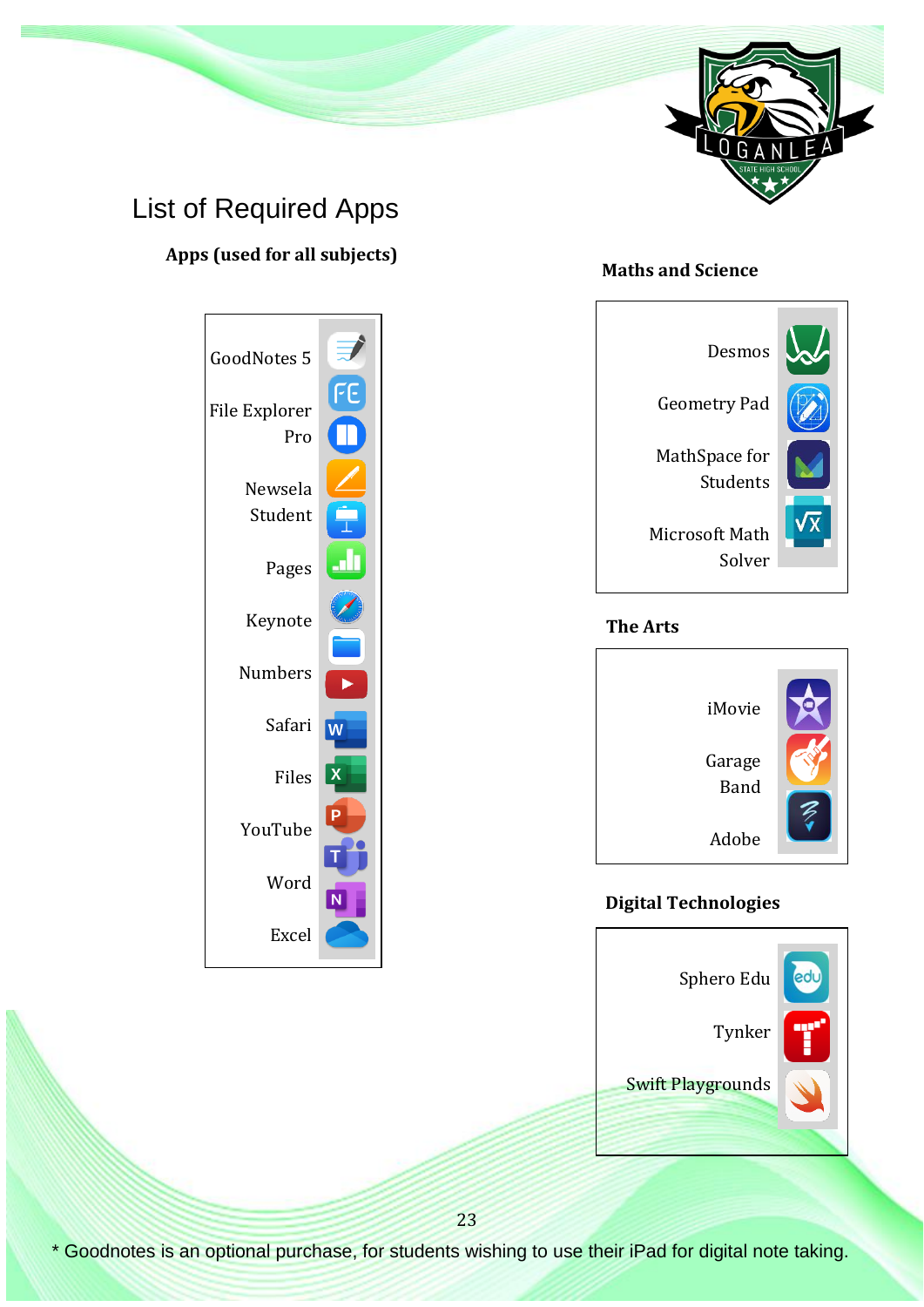

# Key Dates

| Decision made for ownership model                      | 2021 Fri 19th Nov (Term 4 week 7)      |
|--------------------------------------------------------|----------------------------------------|
| School fees up to date or student on a<br>payment plan | 2022 Wednesday 25th Jan (Term 1Week 1) |
| iPad purchased or school iPad ready for<br>learning    | 2022 Tuesday 25th Jan (Term 1 Week 1)  |
| iPad Workshop                                          | TBC                                    |

# Summary

BYO iPad 2022 for year 7 & 8 Signature Classes

Either buy your own or use a school iPad